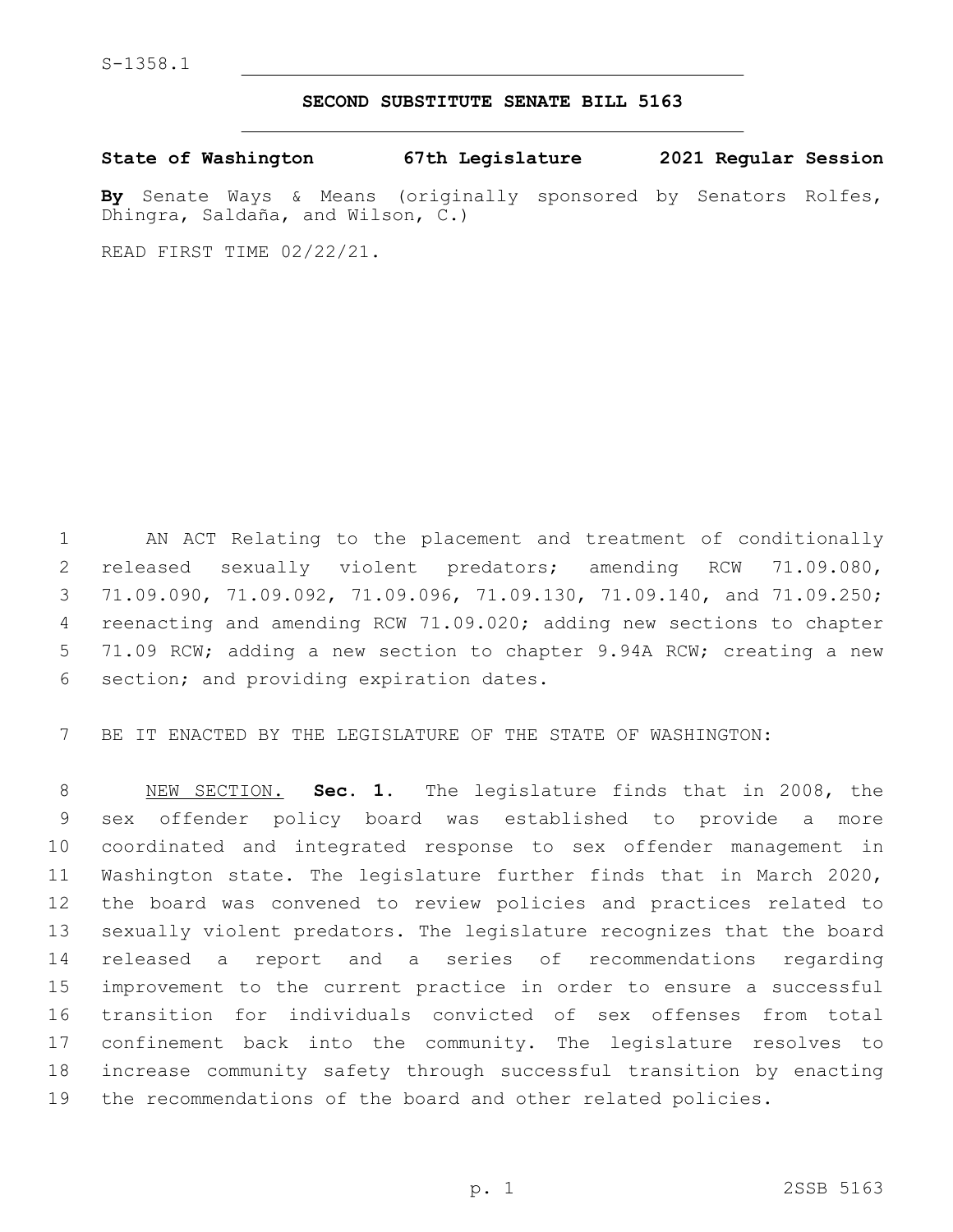**Sec. 2.** RCW 71.09.020 and 2015 c 278 s 2 are each reenacted and 2 amended to read as follows:

 Unless the context clearly requires otherwise, the definitions in 4 this section apply throughout this chapter.

 (1) "Department" means the department of social and health services.6

 (2) "Fair share principles" and "fair share principles of release" means that each county has adequate options for conditional release housing placements in a number generally equivalent to the 10 number of residents from that county who are subject to total confinement pursuant to this chapter.

 (3) "Health care facility" means any hospital, hospice care center, licensed or certified health care facility, health maintenance organization regulated under chapter 48.46 RCW, federally qualified health maintenance organization, federally approved renal dialysis center or facility, or federally approved blood bank.

17 (((43))) (4) "Health care practitioner" means an individual or firm licensed or certified to engage actively in a regulated health 19 profession.

20 (((4))) (5) "Health care services" means those services provided by health professionals licensed pursuant to RCW 18.120.020(4).

 $((\overline{5})$  (6) "Health profession" means those licensed or regulated 23 professions set forth in RCW 18.120.020(4).

24 (((6)) (7) "Less restrictive alternative" means court-ordered treatment in a setting less restrictive than total confinement which satisfies the conditions set forth in RCW 71.09.092. A less restrictive alternative may not include placement in the community 28 protection program as pursuant to RCW 71A.12.230.

 $((+7+))$  (8) "Likely to engage in predatory acts of sexual violence if not confined in a secure facility" means that the person more probably than not will engage in such acts if released unconditionally from detention on the sexually violent predator petition. Such likelihood must be evidenced by a recent overt act if the person is not totally confined at the time the petition is filed 35 under RCW 71.09.030.

 ( $(48)$ )) (9) "Mental abnormality" means a congenital or acquired condition affecting the emotional or volitional capacity which predisposes the person to the commission of criminal sexual acts in a degree constituting such person a menace to the health and safety of 40 others.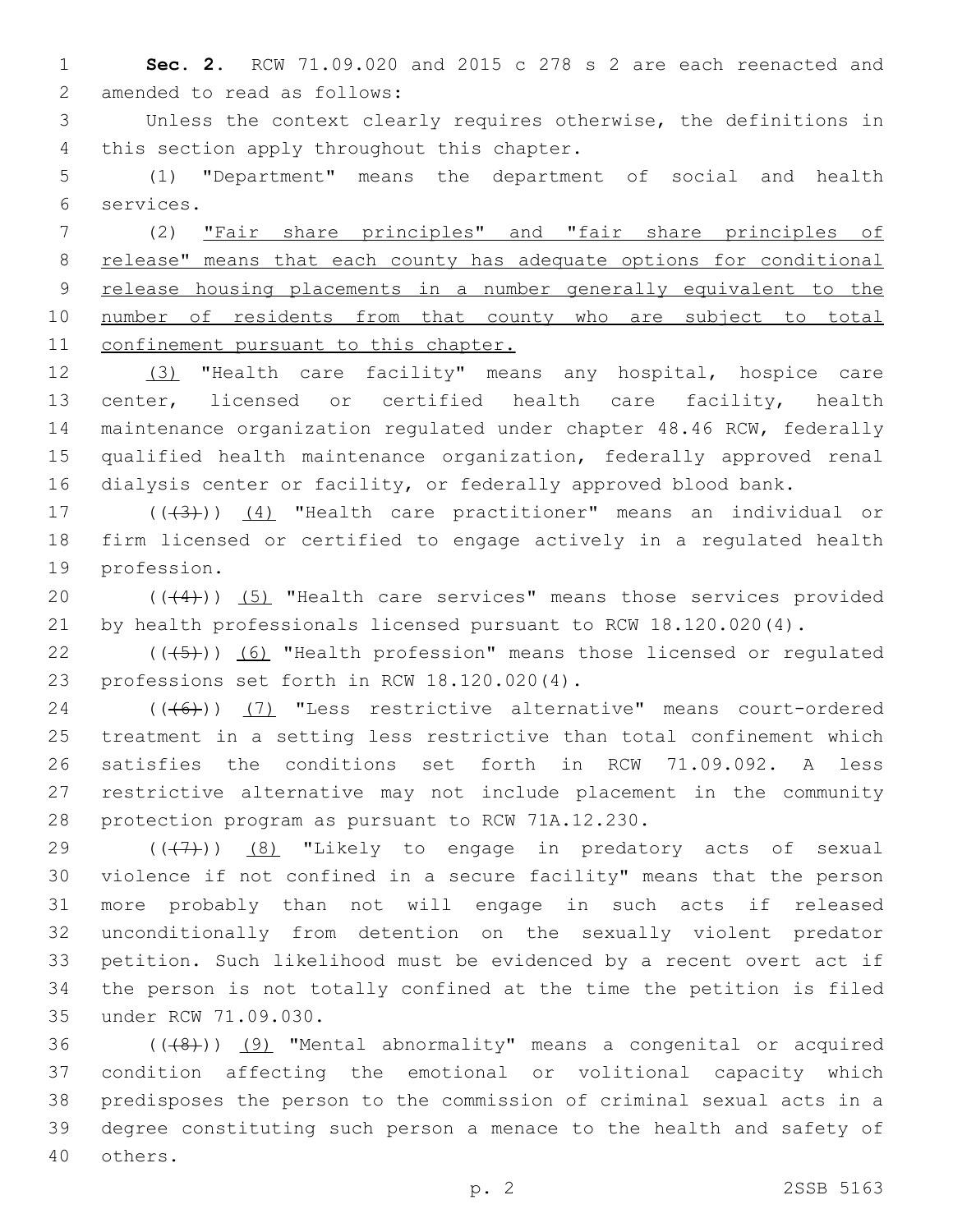1 (((49))) (10) "Personality disorder" means an enduring pattern of inner experience and behavior that deviates markedly from the expectations of the individual's culture, is pervasive and inflexible, has onset in adolescence or early adulthood, is stable over time and leads to distress or impairment. Purported evidence of a personality disorder must be supported by testimony of a licensed 7 forensic psychologist or psychiatrist.

 $((+10))$   $(11)$  "Predatory" means acts directed towards: (a) Strangers; (b) individuals with whom a relationship has been established or promoted for the primary purpose of victimization; or (c) persons of casual acquaintance with whom no substantial personal 12 relationship exists.

13 ((+11)) (12) "Prosecuting agency" means the prosecuting attorney of the county where the person was convicted or charged or the 15 attorney general if requested by the prosecuting attorney, as 16 provided in RCW 71.09.030.

17 (((412))) (13) "Recent overt act" means any act, threat, or combination thereof that has either caused harm of a sexually violent nature or creates a reasonable apprehension of such harm in the mind of an objective person who knows of the history and mental condition 21 of the person engaging in the act or behaviors.

22 (( $(43)$ )) (14) "Risk potential activity" or "risk potential facility" means an activity or facility that provides a higher incidence of risk to the public from persons conditionally released from the special commitment center. Risk potential activities and 26 facilities include: Public and private schools, school bus stops, licensed day care and licensed preschool facilities, public parks, publicly dedicated trails, sports fields, playgrounds, recreational and community centers, churches, synagogues, temples, mosques, public libraries, public and private youth camps, and others identified by the department following the hearings on a potential site required in RCW 71.09.315. For purposes of this chapter, "school bus stops" does not include bus stops established primarily for public transit.

34 (( $(14)$ )) (15) "Secretary" means the secretary of social and 35 health services or the secretary's designee.

36 (((15))) (16) "Secure community transition facility" means a residential facility for persons civilly committed and conditionally released to a less restrictive alternative under this chapter. A secure community transition facility has supervision and security, and either provides or ensures the provision of sex offender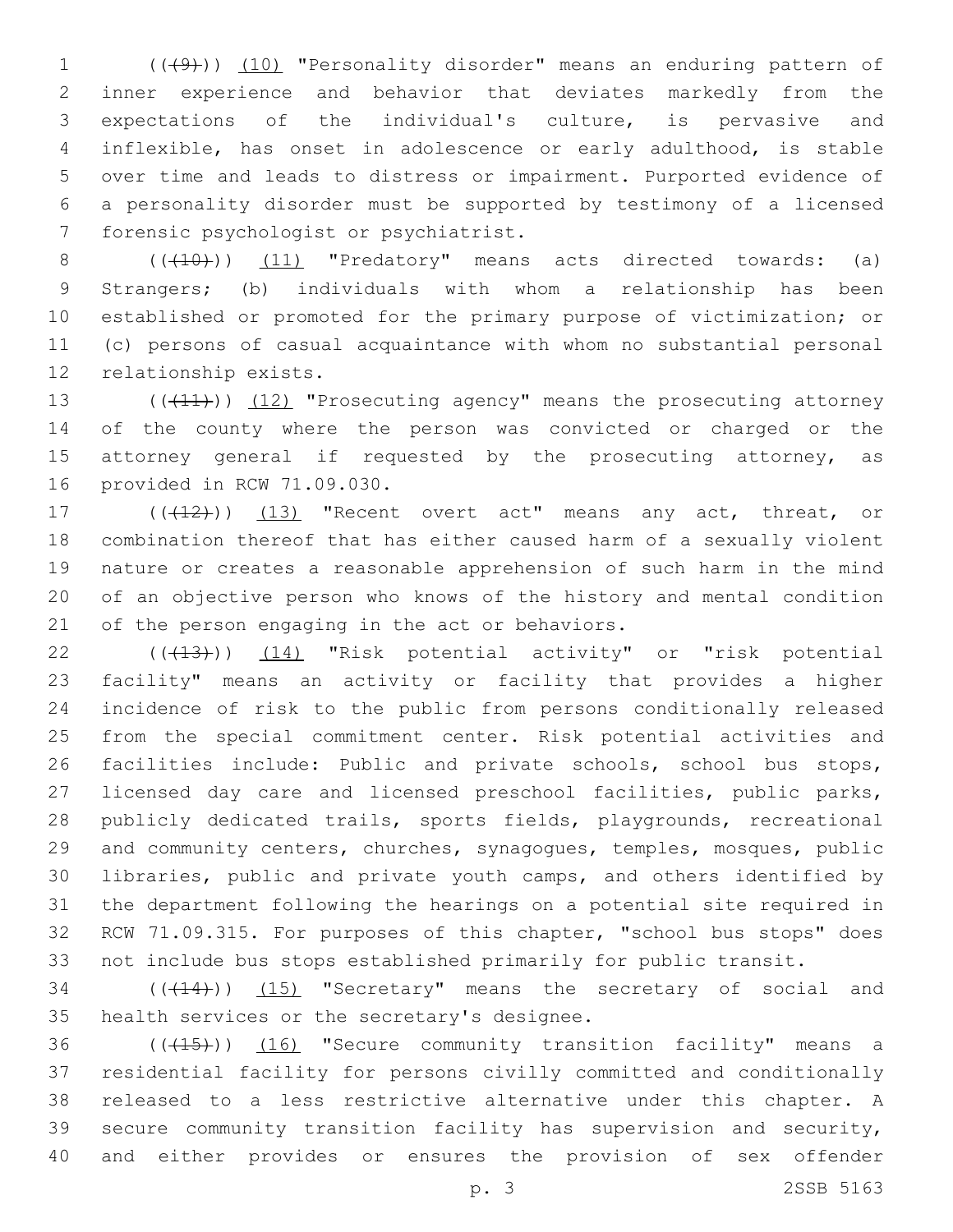treatment services. Secure community transition facilities include but are not limited to the facility established pursuant to RCW 71.09.250(1)(a)(i) and any community-based facilities established under this chapter and operated by the secretary or under contract 5 with the secretary.

6 (((416)) (17) "Secure facility" means a residential facility for persons civilly confined under the provisions of this chapter that includes security measures sufficient to protect the community. Such facilities include total confinement facilities, secure community transition facilities, and any residence used as a court-ordered 11 placement under RCW 71.09.096.

12 (((17))) (18) "Sexually violent offense" means an act committed on, before, or after July 1, 1990, that is: (a) An act defined in Title 9A RCW as rape in the first degree, rape in the second degree by forcible compulsion, rape of a child in the first or second 16 degree, statutory rape in the first or second degree, indecent liberties by forcible compulsion, indecent liberties against a child under age fourteen, incest against a child under age fourteen, or child molestation in the first or second degree; (b) a felony offense in effect at any time prior to July 1, 1990, that is comparable to a sexually violent offense as defined in (a) of this subsection, or any federal or out-of-state conviction for a felony offense that under the laws of this state would be a sexually violent offense as defined in this subsection; (c) an act of murder in the first or second degree, assault in the first or second degree, assault of a child in the first or second degree, kidnapping in the first or second degree, burglary in the first degree, residential burglary, or unlawful imprisonment, which act, either at the time of sentencing for the offense or subsequently during civil commitment proceedings pursuant to this chapter, has been determined beyond a reasonable doubt to have been sexually motivated, as that term is defined in RCW 9.94A.030; or (d) an act as described in chapter 9A.28 RCW, that is an attempt, criminal solicitation, or criminal conspiracy to commit 34 one of the felonies designated in  $(a)$ ,  $(b)$ , or  $(c)$  of this 35 subsection.

36 (((18))) (19) "Sexually violent predator" means any person who has been convicted of or charged with a crime of sexual violence and who suffers from a mental abnormality or personality disorder which makes the person likely to engage in predatory acts of sexual 40 violence if not confined in a secure facility.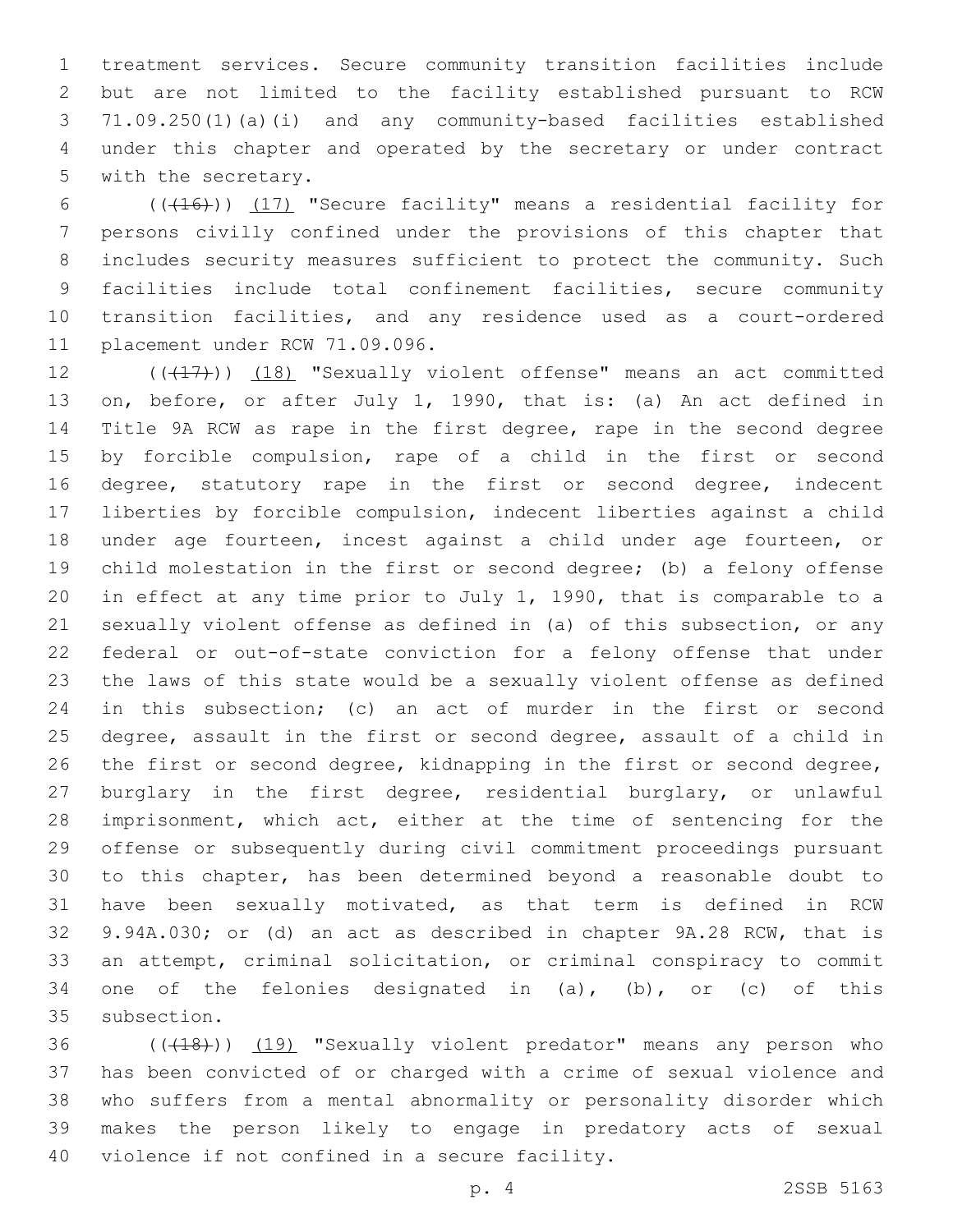(((19))) (20) "Total confinement facility" means a secure facility that provides supervision and sex offender treatment services in a total confinement setting. Total confinement facilities include the special commitment center and any similar facility designated as a total confinement facility by the secretary.

 $((+20))$   $(21)$  "Treatment" means the sex offender specific treatment program at the special commitment center or a specific course of sex offender treatment pursuant to RCW 71.09.092 (1) and  $9(2)$ .

 **Sec. 3.** RCW 71.09.080 and 2012 c 257 s 6 are each amended to 11 read as follows:

 (1) Any person subjected to restricted liberty as a sexually violent predator pursuant to this chapter shall not forfeit any legal right or suffer any legal disability as a consequence of any actions taken or orders made, other than as specifically provided in this 16 chapter, or as otherwise authorized by law.

 (2)(a) Any person committed or detained pursuant to this chapter shall be prohibited from possessing or accessing a personal computer if the resident's individualized treatment plan states that access to a computer is harmful to bringing about a positive response to a specific and certain phase or course of treatment.

 (b) A person who is prohibited from possessing or accessing a personal computer under (a) of this subsection shall be permitted to access a limited functioning personal computer capable of word processing and limited data storage on the computer only that does not have: (i) Internet access capability; (ii) an optical drive, external drive, universal serial bus port, or similar drive capability; or (iii) the capability to display photographs, images, videos, or motion pictures, or similar display capability from any drive or port capability listed under (b)(ii) of this subsection.

 (3) Any person committed pursuant to this chapter has the right 32 to adequate care  $((and))_L$  individualized treatment, and the development of an ongoing, clinically appropriate discharge plan as 34 part of the treatment process. The department of social and health services shall keep records detailing all medical, expert, and professional care and treatment received by a committed person, and shall keep copies of all reports of periodic examinations made pursuant to this chapter. All such records and reports shall be made available upon request only to: The committed person, his or her

p. 5 2SSB 5163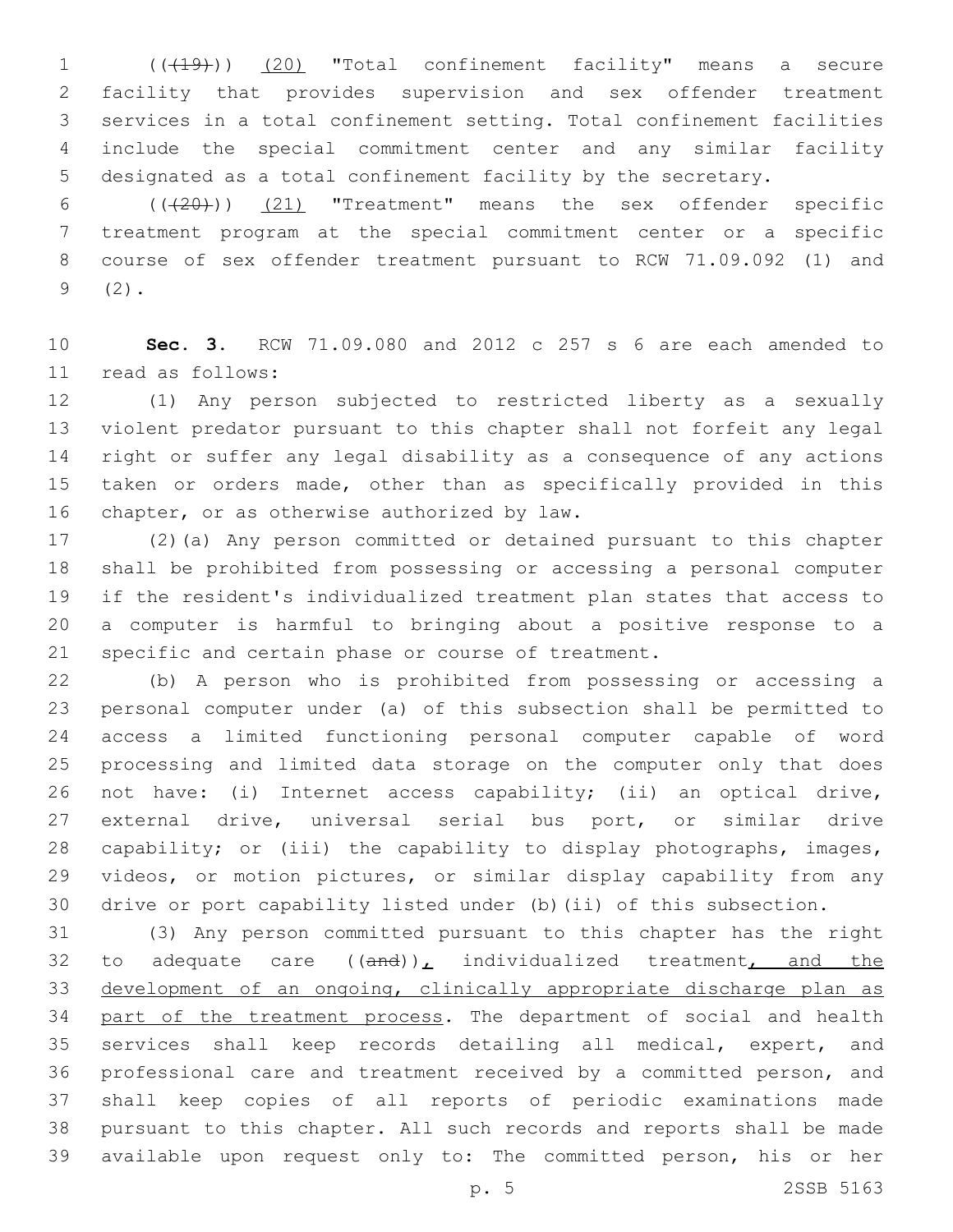attorney, the prosecuting agency, the court, the protection and advocacy agency, or another expert or professional person who, upon proper showing, demonstrates a need for access to such records.

 (4) The right to the development of a discharge plan under subsection (3) of this section does not guarantee that any particular person will be determined appropriate for discharge at any particular time. Individualized and ongoing discharge planning requires, at a minimum, and as part of a person's treatment plan, the following are addressed based on information known to the department and in 10 accordance with policies developed by the department to implement this subsection:

 (a) The resident's physical health, functioning, and any need for 13 health aid devices;

 (b) The resident's intellectual or cognitive level of functioning 15 and need for specialized programming;

16 (c) The resident's history of substance use and abuse;

 (d) The resident's known history of risky or impulsive behaviors, 18 criminogenic needs, and treatment interventions to address them;

 (e) The resident's ability to perform life skills and activities 20 of daily living independently and the resident's need for any 21 disability accommodations;

 (f) A summary of the community services and supports the resident needs for a safe life in the community and the type of providers of 24 such services and support; and

 (g) A plan to mitigate the needs identified in this subsection 26 that also addresses ways to develop or increase social supports, 27 recreation opportunities, gainful employment, and if applicable, spiritual opportunities.

 (5) At the time a person is taken into custody or transferred into a facility pursuant to a petition under this chapter, the professional person in charge of such facility or his or her designee shall take reasonable precautions to inventory and safeguard the personal property of the persons detained or transferred. A copy of the inventory, signed by the staff member making it, shall be given to the person detained and shall, in addition, be open to inspection to any responsible relative, subject to limitations, if any, specifically imposed by the detained person. For purposes of this subsection, "responsible relative" includes the guardian, conservator, attorney, spouse, parent, adult child, or adult brother or sister of the person. The facility shall not disclose the contents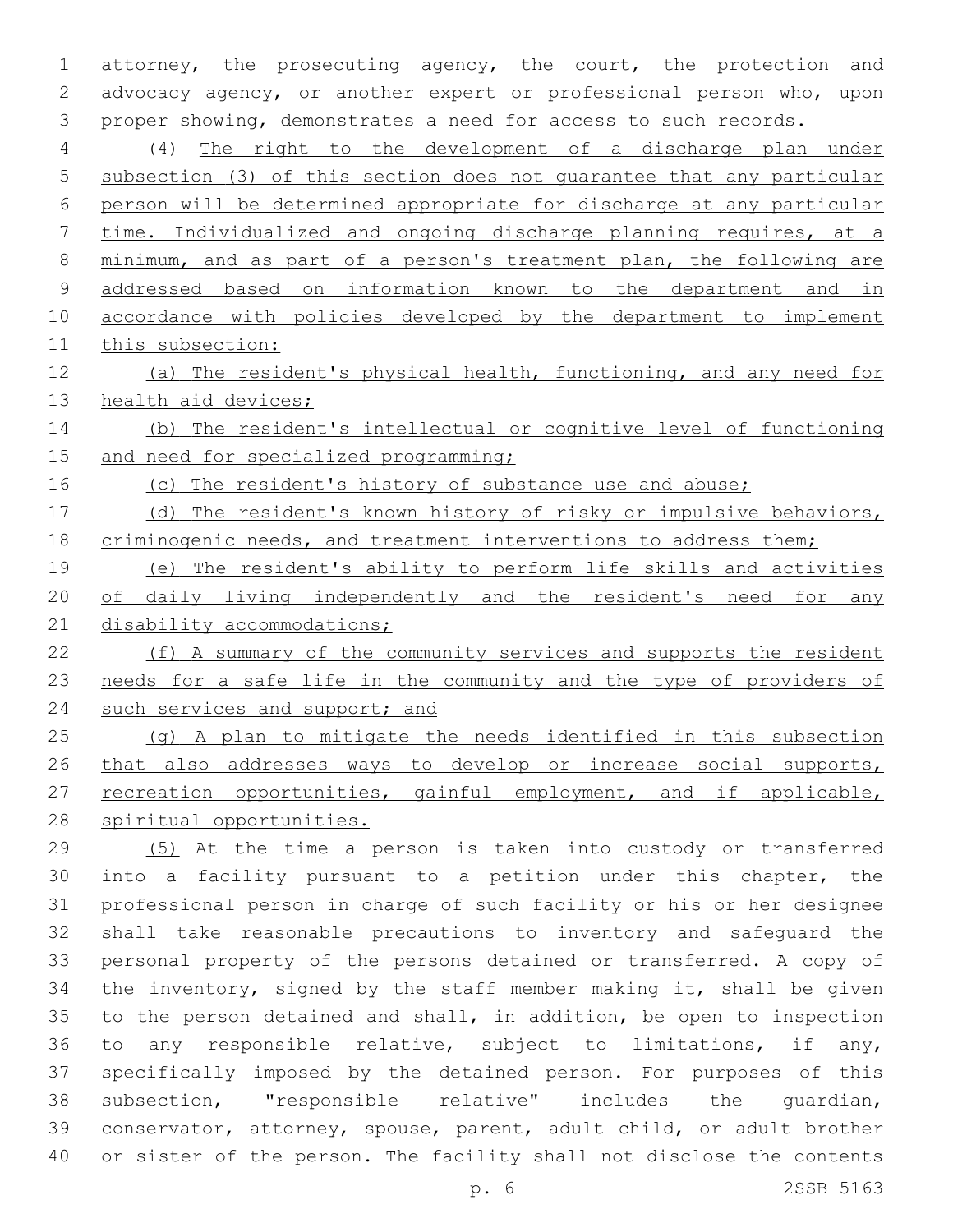1 of the inventory to any other person without consent of the patient 2 or order of the court.

3 (((45))) (6) Nothing in this chapter prohibits a person presently 4 committed from exercising a right presently available to him or her 5 for the purpose of obtaining release from confinement, including the 6 right to petition for a writ of habeas corpus.

 (((6))) (7) No indigent person may be conditionally released or unconditionally discharged under this chapter without suitable clothing, and the secretary shall furnish the person with such sum of money as is required by RCW 72.02.100 for persons without ample funds who are released from correctional institutions. As funds are available, the secretary may provide payment to the indigent persons conditionally released pursuant to this chapter consistent with the optional provisions of RCW 72.02.100 and 72.02.110, and may adopt 15 rules to do so.

 $((+7+))$   $(8)$  If a civil commitment petition is dismissed, or a trier of fact determines that a person does not meet civil commitment criteria, the person shall be released within twenty-four hours of service of the release order on the superintendent of the special commitment center, or later by agreement of the person who is the 21 subject of the petition.

22 **Sec. 4.** RCW 71.09.090 and 2018 c 131 s 2 are each amended to 23 read as follows:

24 (1)(a) If the secretary determines that the person's condition 25 has so changed that (( $e$ ither:  $(a)$  The)) the person no longer meets 26 the definition of a sexually violent predator( $\rightarrow$  or  $(b)$  conditional 27 release to a less restrictive alternative is in the best interest of 28 the person and conditions can be imposed that adequately protect the 29 community)), the secretary shall authorize the person to petition the 30 court for ((conditional release to a less restrictive alternative  $31$   $e^{2}$ )) unconditional discharge. The petition shall be filed with the 32 court and served upon the prosecuting agency responsible for the 33 initial commitment. The court, upon receipt of the petition for 34 ((conditional release to a less restrictive alternative or)) 35 unconditional discharge, shall within (( $f$ orty-five))  $45$  days order a 36 hearing.

37 (b) If the secretary determines that the person's condition has 38 so changed that conditional release to a less restrictive alternative 39 is in the best interest of the person and conditions can be imposed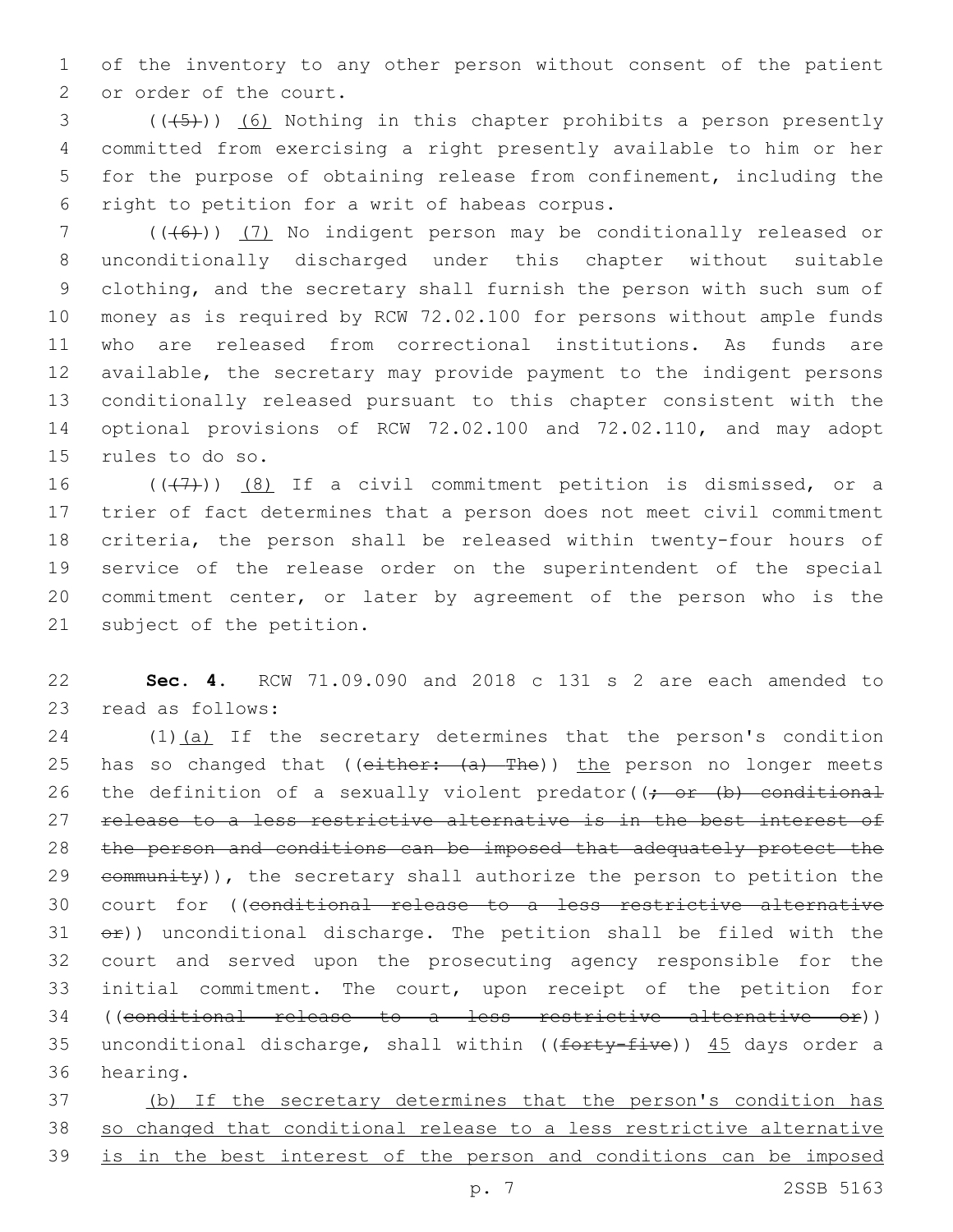1 that adequately protect the community, then the secretary shall authorize the person to petition the court for conditional release to a less restrictive alternative. Upon receipt of the petition, the 4 court shall order the department to, within 90 days, identify a less restrictive alternative placement that satisfies RCW 71.09.092 (1) through (4). Once identified, notice of the placement shall be filed with the court and served upon the prosecuting agency responsible for the initial commitment as well as the person and his or her counsel. If the department cannot identify a placement available to the person that satisfies RCW 71.09.092 (1) through (4) within 90 days, the 11 department shall provide a written certification to the court, the 12 prosecuting agency responsible for the initial commitment, and the 13 person and his or her counsel, detailing the efforts of the 14 department to identify a qualifying placement. Upon the department's 15 certification, the person may propose a placement that satisfies RCW 71.09.092 (1) through (3). After a less restrictive placement has 17 been proposed by either the department or the person, the court shall 18 within 45 days order a hearing.

 (2)(a) Nothing contained in this chapter shall prohibit the person from otherwise petitioning the court for conditional release to a less restrictive alternative or unconditional discharge without the secretary's approval. The secretary shall provide the committed person with an annual written notice of the person's right to petition the court for conditional release to a less restrictive alternative or unconditional discharge over the secretary's objection. The notice shall contain a waiver of rights. The secretary shall file the notice and waiver form and the annual report with the court. If the person does not affirmatively waive the right to petition, the court shall set a show cause hearing to determine whether probable cause exists to warrant a hearing on whether the person's condition has so changed that: (i) He or she no longer meets the definition of a sexually violent predator; or (ii) conditional release to a proposed less restrictive alternative would be in the best interest of the person and conditions can be imposed that would 35 adequately protect the community.

 (b)(i) The committed person shall have a right to have an attorney represent him or her at the show cause hearing, which may be conducted solely on the basis of affidavits or declarations, but the person is not entitled to be present at the show cause hearing. At the show cause hearing, the prosecuting agency shall present prima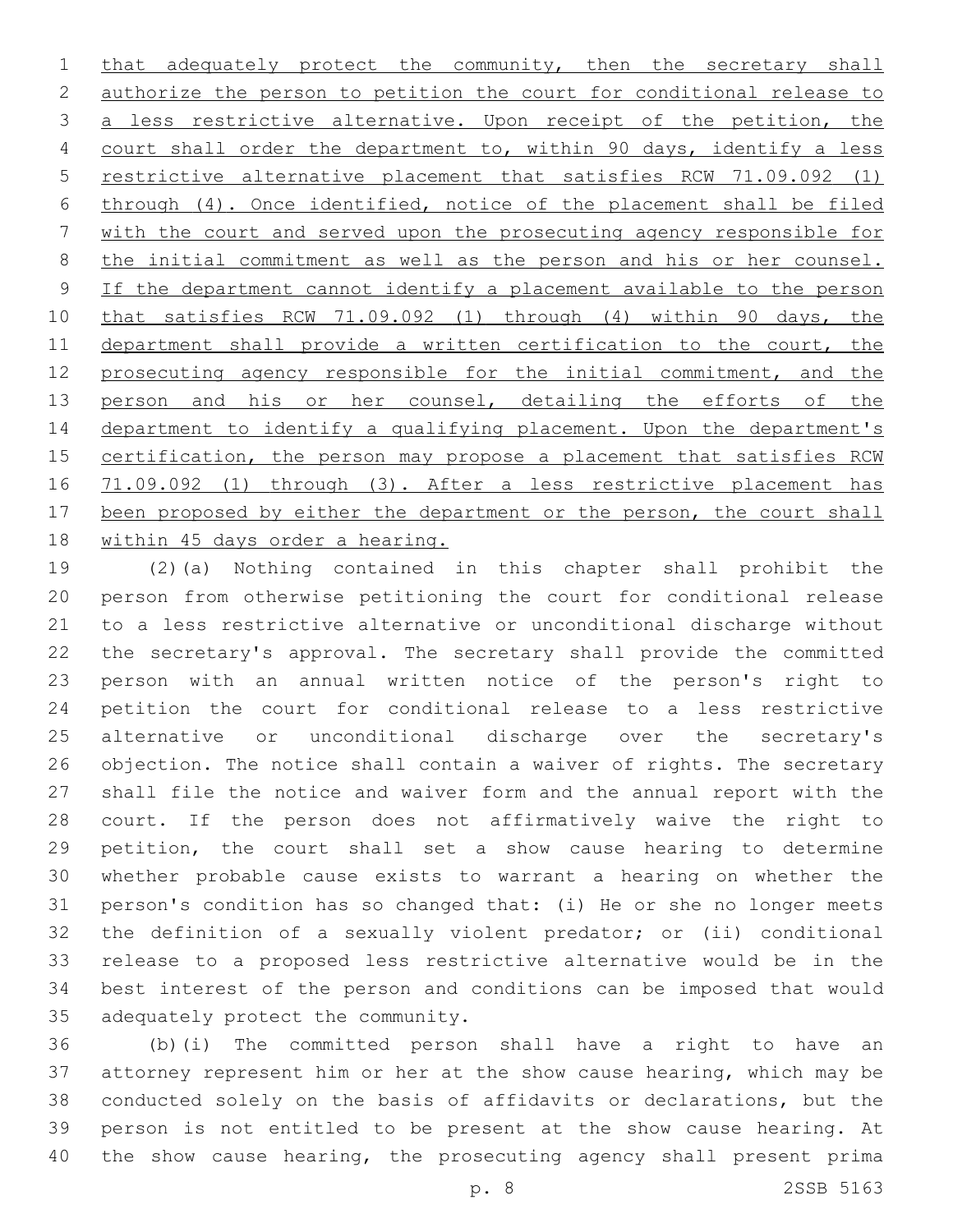facie evidence establishing: (A) That the committed person continues to meet the definition of a sexually violent predator; and (B) that a less restrictive alternative is not in the best interest of the person and conditions cannot be imposed that adequately protect the 5 community.

 (ii)(A) If the state produces prima facie evidence that the committed person continues to be a sexually violent predator, then the state's burden under (b)(i)(A) of this subsection is met and an unconditional release trial may not be ordered unless the committed person produces evidence satisfying: Subsection (4)(a) of this section; and subsection (4)(b) (i) or (ii) of this section.

 (B) If the state produces prima facie evidence that a less restrictive alternative is not appropriate for the committed person, then the state's burden under (b)(i)(B) of this subsection is met, and a conditional release trial may not be ordered unless the 16 committed person:

 (I) Produces evidence satisfying: Subsection (4)(a) of this section; and subsection (4)(b) (i) or (ii) of this section; and

 (II) Presents the court with a specific placement satisfying the 20 requirements of RCW 71.09.092.

 (iii) In making the showing required under (b)(i) of this subsection, the state may rely exclusively upon the annual report prepared pursuant to RCW 71.09.070. The committed person may present responsive affidavits or declarations to which the state may reply.

25 (c) $(i)$  If the court at the show cause hearing determines that 26 either:  $((+i))$   $(A)$  The state has failed to present prima facie evidence that the committed person continues to meet the definition 28 of a sexually violent predator ((and that no proposed less restrictive alternative is in the best interest of the person and conditions cannot be imposed that would adequately protect the 31 community)); or  $((+i+1))$  (B) probable cause exists to believe that 32 the person's condition has so changed that  $((\div(A)-The))$  the person no 33 longer meets the definition of a sexually violent predator( $\rightarrow$   $\rightarrow$   $\rightarrow$  release to a proposed less restrictive alternative would be in the 35 best interest of the person and conditions can be imposed that would 36 adequately protect the community)), then the court shall set a 37 hearing on ((either or both issues)) the issue of unconditional 38 discharge.

 (ii) If the court at the show cause hearing determines that the 40 state has failed to present prima facie evidence that no proposed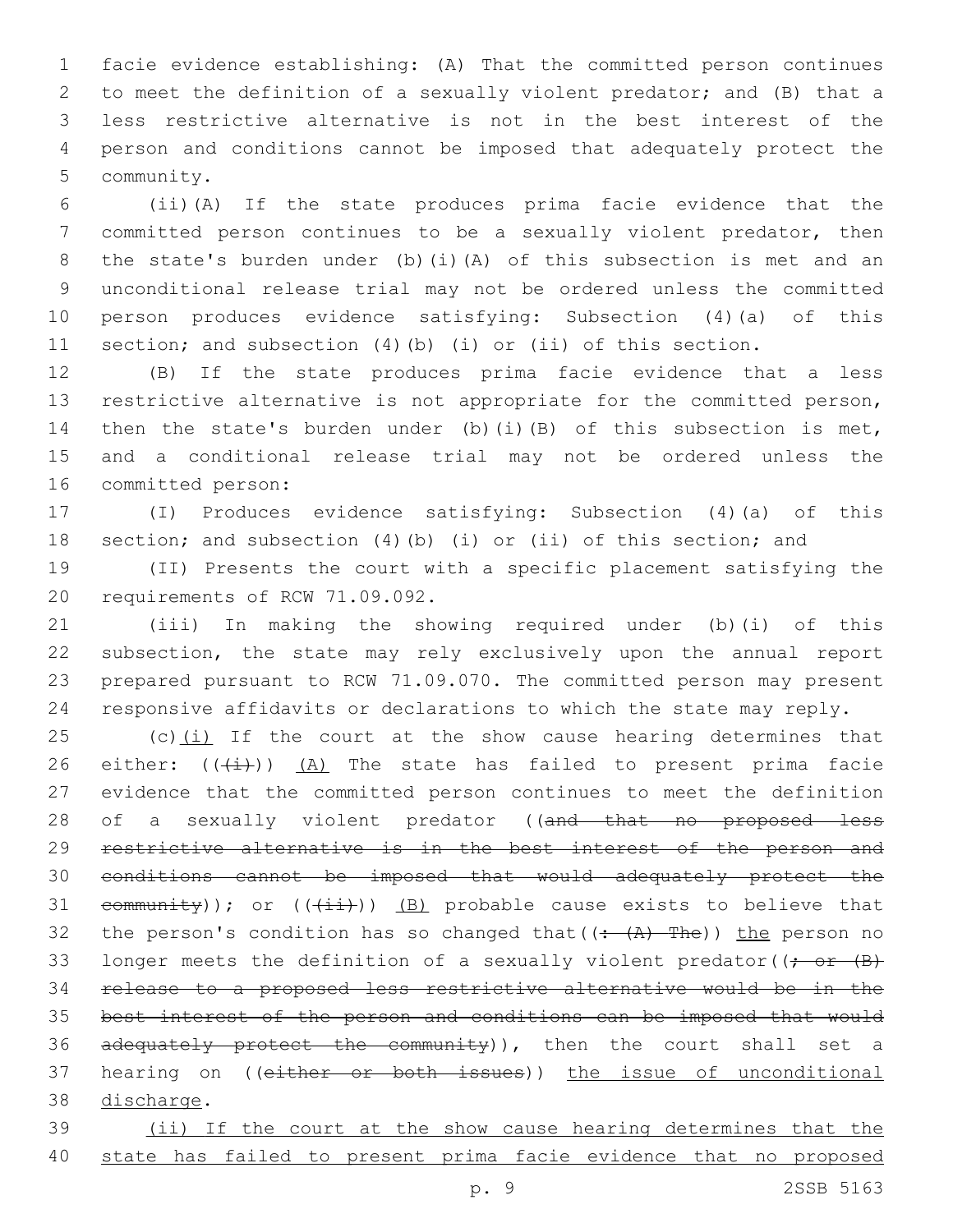less restrictive alternative is in the best interest of the person 2 and conditions cannot be imposed that would adequately protect the 3 community, the court shall enter an order directing the department to propose a less restrictive alternative that satisfies RCW 71.09.092 (1) through (4) within 90 days. If the department cannot identify a placement available to the person that satisfies RCW 71.09.092 (1) through (4) within 90 days, the department shall provide a written 8 certification to the court, the prosecuting agency responsible for the initial commitment, and the person and his or her counsel, detailing the efforts of the department to identify a qualifying placement. Upon the department's certification, the person may propose a placement that satisfies RCW 71.09.092 (1) through (3). After a less restrictive placement has been proposed by either the 14 department or the person, the court shall set a hearing on the issue 15 of conditional release.

16 (iii) If the court at the show cause hearing determines, based on 17 the evidence submitted by the person, that probable cause exists to believe that release to a less restrictive alternative would be in 19 the best interest of the person and conditions can be imposed that would adequately protect the community, the court shall set a hearing 21 on the issue of conditional release if the person presents the court with a specific placement that satisfies the requirements of RCW 71.09.092.

 (d) If the court has not previously considered the issue of release to a less restrictive alternative, either through a trial on 26 the merits or through the procedures set forth in RCW 71.09.094(1), or if an immediately preceding less restrictive alternative was 28 revoked due to the loss of adequate housing or treatment for reasons 29 other than noncompliance with housing requirements, treatment, or 30 other conditions of the less restrictive alternative, the court shall consider whether release to a less restrictive alternative would be in the best interests of the person and conditions can be imposed that would adequately protect the community, without considering 34 whether the person's condition has changed. ((The court may not find probable cause for a trial addressing less restrictive alternatives unless a proposed less restrictive alternative placement meeting the conditions of RCW 71.09.092 is presented to the court at the show 38 cause hearing.))

 (3)(a) At the hearing resulting from subsection (1) or (2) of this section, the committed person shall be entitled to be present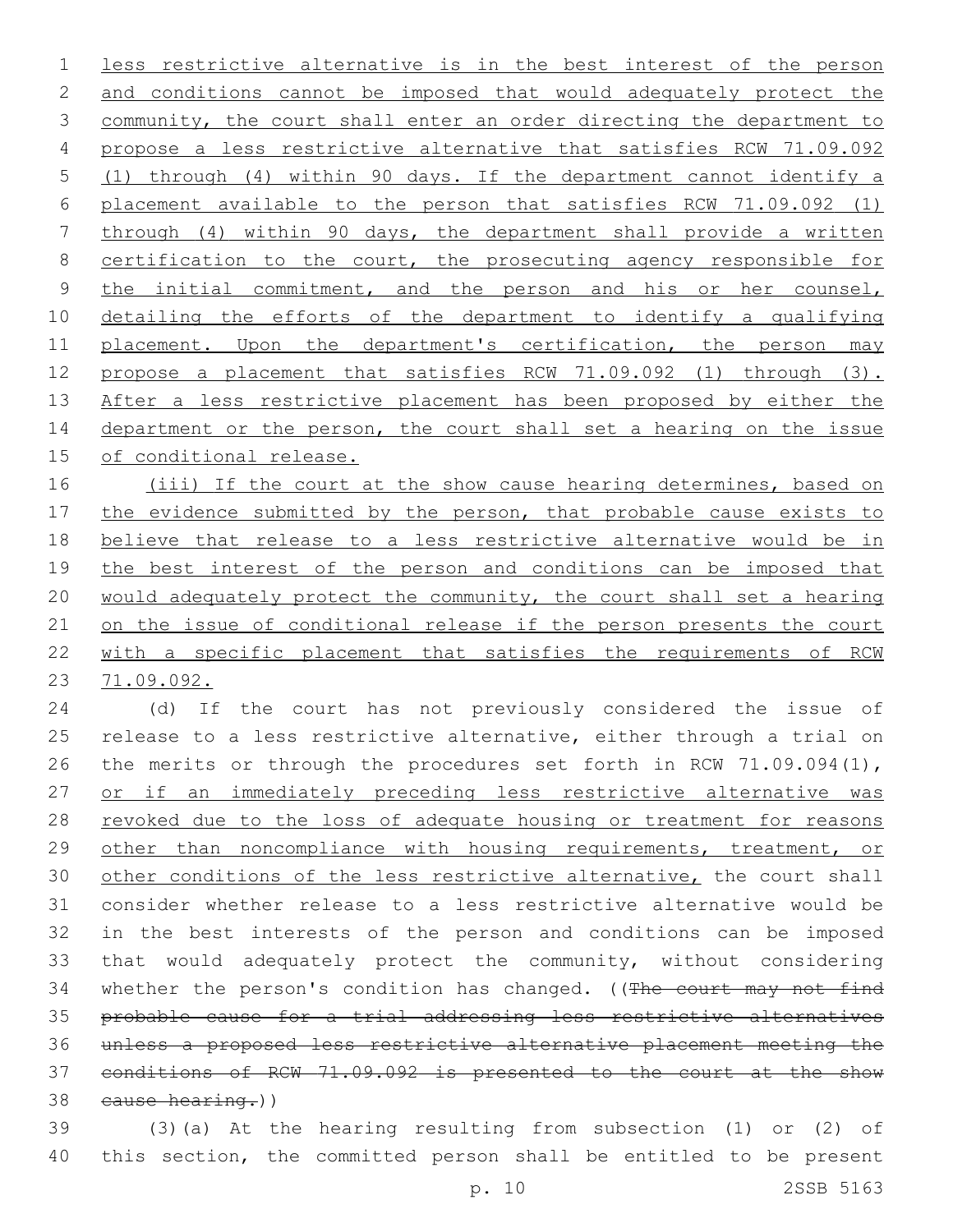and to the benefit of all constitutional protections that were afforded to the person at the initial commitment proceeding. The prosecuting agency shall represent the state and shall have a right to a jury trial and to have the committed person evaluated by experts chosen by the state. The prosecuting agency shall have a right to a current evaluation of the person by experts chosen by the state. The judge may require the person to complete any or all of the following procedures or tests if requested by the evaluator: (i) A clinical interview; (ii) psychological testing; (iii) plethysmograph testing; and (iv) polygraph testing. The judge may order the person to complete any other procedures and tests relevant to the evaluation. The state is responsible for the costs of the evaluation. The committed person shall also have the right to a jury trial and the right to have experts evaluate him or her on his or her behalf and the court shall appoint an expert if the person is indigent and 16 requests an appointment.

 (b) Whenever any indigent person is subjected to an evaluation under (a) of this subsection, the office of public defense is responsible for the cost of one expert or professional person conducting an evaluation on the person's behalf. When the person wishes to be evaluated by a qualified expert or professional person of his or her own choice, such expert or professional person must be permitted to have reasonable access to the person for the purpose of such evaluation, as well as to all relevant medical and psychological 25 records and reports. In the case of a person who is indigent, the court shall, upon the person's request, assist the person in obtaining an expert or professional person to perform an evaluation or participate in the hearing on the person's behalf. Nothing in this chapter precludes the person from paying for additional expert 30 services at his or her own expense.

 (c) If the issue at the hearing is whether the person should be unconditionally discharged, the burden of proof shall be upon the state to prove beyond a reasonable doubt that the committed person's condition remains such that the person continues to meet the definition of a sexually violent predator. Evidence of the prior commitment trial and disposition is admissible. The recommitment proceeding shall otherwise proceed as set forth in RCW 71.09.050 and 71.09.060.38

 (d) If the issue at the hearing is whether the person should be conditionally released to a less restrictive alternative, the burden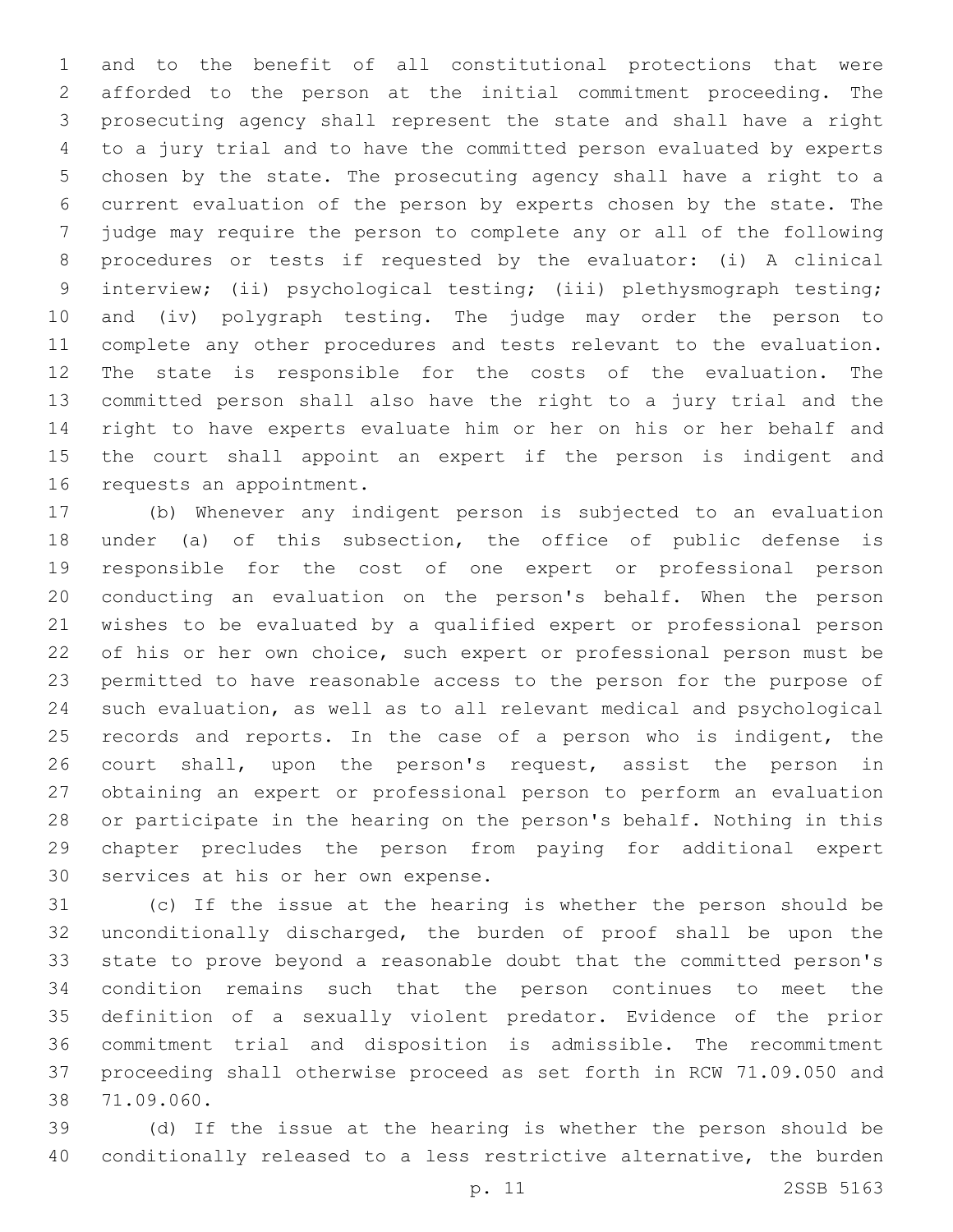of proof at the hearing shall be upon the state to prove beyond a reasonable doubt that conditional release to any proposed less restrictive alternative either: (i) Is not in the best interest of the committed person; or (ii) does not include conditions that would adequately protect the community. Evidence of the prior commitment trial and disposition is admissible.6

 (4)(a) Probable cause exists to believe that a person's condition has "so changed," under subsection (2) of this section, only when evidence exists, since the person's last commitment trial, or less restrictive alternative revocation proceeding, of a substantial change in the person's physical or mental condition such that the person either no longer meets the definition of a sexually violent predator or that a conditional release to a less restrictive alternative is in the person's best interest and conditions can be 15 imposed to adequately protect the community.

 (b) A new trial proceeding under subsection (3) of this section may be ordered, or a trial proceeding may be held, only when there is current evidence from a licensed professional of one of the following and the evidence presents a change in condition since the person's 20 last commitment trial proceeding:

 (i) An identified physiological change to the person, such as paralysis, stroke, or dementia, that renders the committed person unable to commit a sexually violent act and this change is permanent; 24 or

 (ii) A change in the person's mental condition brought about through positive response to continuing participation in treatment which indicates that the person meets the standard for conditional release to a less restrictive alternative or that the person would be safe to be at large if unconditionally released from commitment.

 (c) For purposes of this section, a change in a single demographic factor, without more, does not establish probable cause for a new trial proceeding under subsection (3) of this section. As used in this section, a single demographic factor includes, but is not limited to, a change in the chronological age, marital status, or 35 gender of the committed person.

 (5) When the court enters an order for unconditional discharge of 37 a person from an immediately preceding less restrictive placement, the court must direct the clerk to transmit a copy of the order to the department of corrections for discharge process and termination of cause.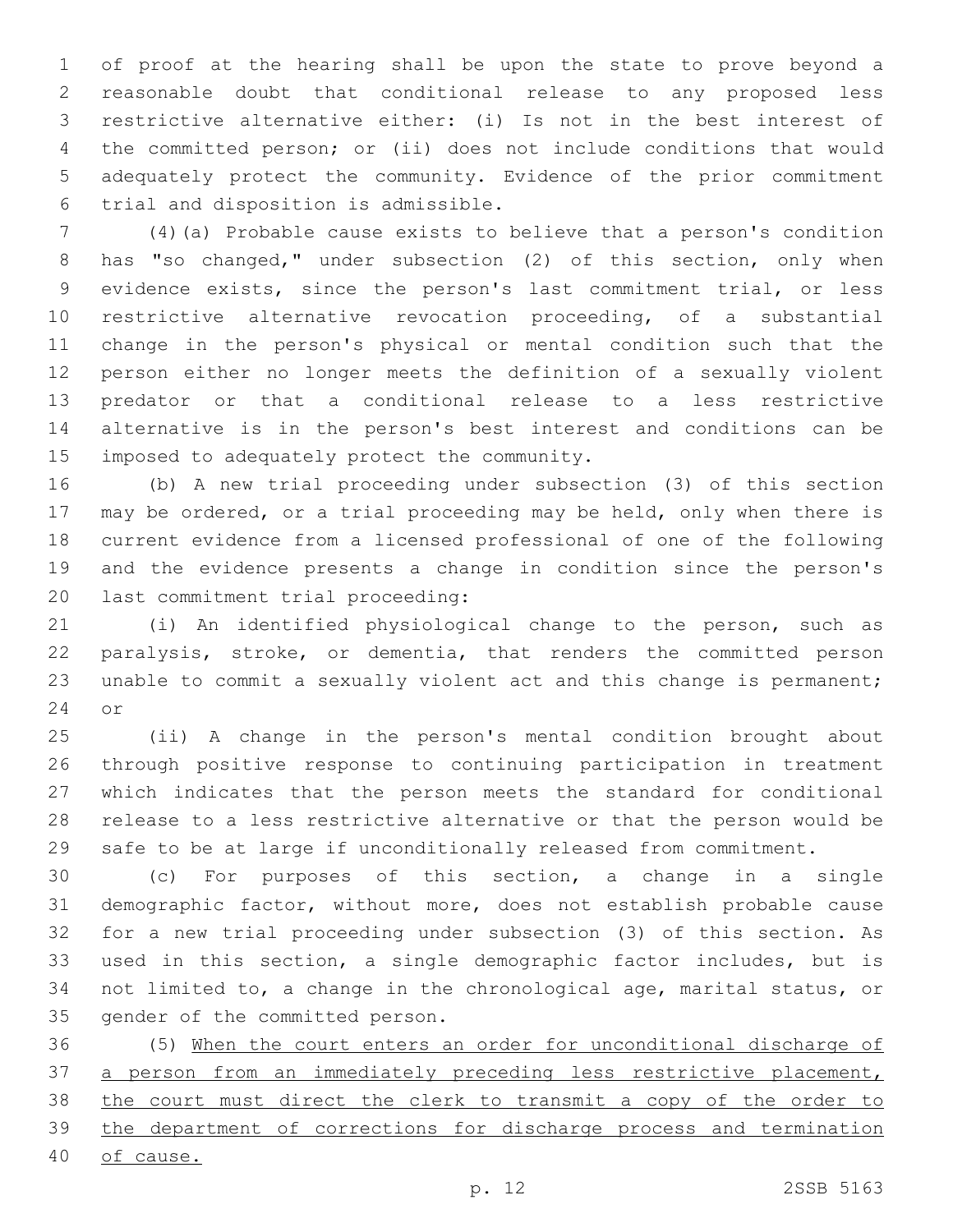(6) The jurisdiction of the court over a person civilly committed pursuant to this chapter continues until such time as the person is unconditionally discharged.3

 (((6))) (7) During any period of confinement pursuant to a criminal conviction, or for any period of detention awaiting trial on 6 criminal charges, this section is suspended.

 **Sec. 5.** RCW 71.09.092 and 2009 c 409 s 9 are each amended to 8 read as follows:

 Before the court may enter an order directing conditional release to a less restrictive alternative, it must find the following: (1) The person will be treated by a treatment provider who is qualified to provide such treatment in the state of Washington under chapter 18.155 RCW; (2) the treatment provider has presented a specific course of treatment and has agreed to assume responsibility for such treatment and will report progress to the court on a regular basis, and will report violations immediately to the court, the prosecutor, 17 the supervising community corrections officer, and the superintendent of the special commitment center; (3) housing exists in Washington that is sufficiently secure to protect the community, and the person or agency providing housing to the conditionally released person has agreed in writing to accept the person, to provide the level of security required by the court, and immediately to report to the 23 court, the prosecutor, the supervising community corrections officer, and the superintendent of the special commitment center if the person leaves the housing to which he or she has been assigned without 26 authorization; (4) if the department has proposed housing that is 27 outside of the county of commitment, a documented effort was made by the department to ensure that placement is consistent with fair share 29 principles of release; (5) the person is willing to comply with the treatment provider and all requirements imposed by the treatment 31 provider and by the court; and  $((+5))$  (6) the person will be under the supervision of the department of corrections and is willing to comply with supervision requirements imposed by the department of corrections.34

 **Sec. 6.** RCW 71.09.096 and 2015 c 278 s 3 are each amended to 36 read as follows:

 (1) If the court or jury determines that conditional release to a less restrictive alternative is in the best interest of the person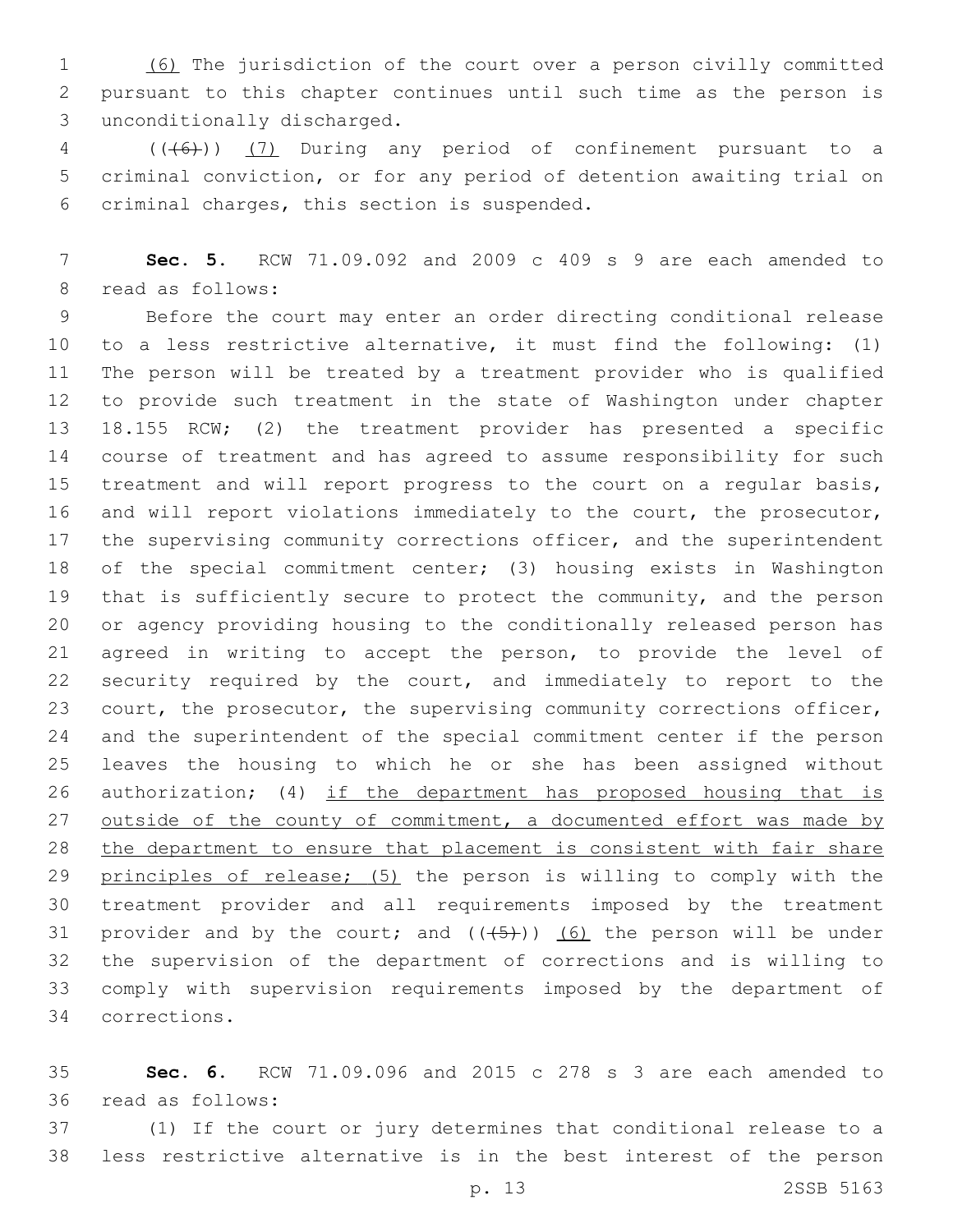and includes conditions that would adequately protect the community, and the court determines that the minimum conditions set forth in RCW 71.09.092 and in this section are met, the court shall enter judgment 4 and direct a conditional release.

 (2) The court shall impose any additional conditions necessary to ensure compliance with treatment and to protect the community. If the court finds that conditions do not exist that will both ensure the person's compliance with treatment and protect the community, then the person shall be remanded to the custody of the department of social and health services for control, care, and treatment in a secure facility as designated in RCW 71.09.060(1).

 (3) If the service provider designated by the court to provide inpatient or outpatient treatment or to monitor or supervise any other terms and conditions of a person's placement in a less restrictive alternative is other than the department of social and health services or the department of corrections, then the service provider so designated must agree in writing to provide such treatment, monitoring, or supervision in accord with this section. Any person providing or agreeing to provide treatment, monitoring, or supervision services pursuant to this chapter may be compelled to testify and any privilege with regard to such person's testimony is 22 deemed waived.

 (4)(a) Prior to authorizing any release to a less restrictive alternative, the court shall impose such conditions upon the person 25 as are necessary to ensure the safety of the community. In imposing 26 conditions, the court must consider whether it is necessary to impose a restriction on the proximity of the person's residence to public or private schools providing instruction to kindergarten or any grades one through 12 in accordance with RCW 72.09.340. The court shall order the department of corrections to investigate the less restrictive alternative and, within 60 days of the order to 32 investigate, recommend any additional conditions to the court. These conditions shall be individualized to address the person's specific 34 risk factors and criminogenic needs and may include, but are not limited to the following: Specification of residence or restrictions on residence, specification of contact with a reasonable number of individuals upon the person's request who are verified by the department of corrections to be appropriate social contacts, prohibition of contact with potential or past victims, prohibition of alcohol and other drug use, participation in a specific course of

p. 14 2SSB 5163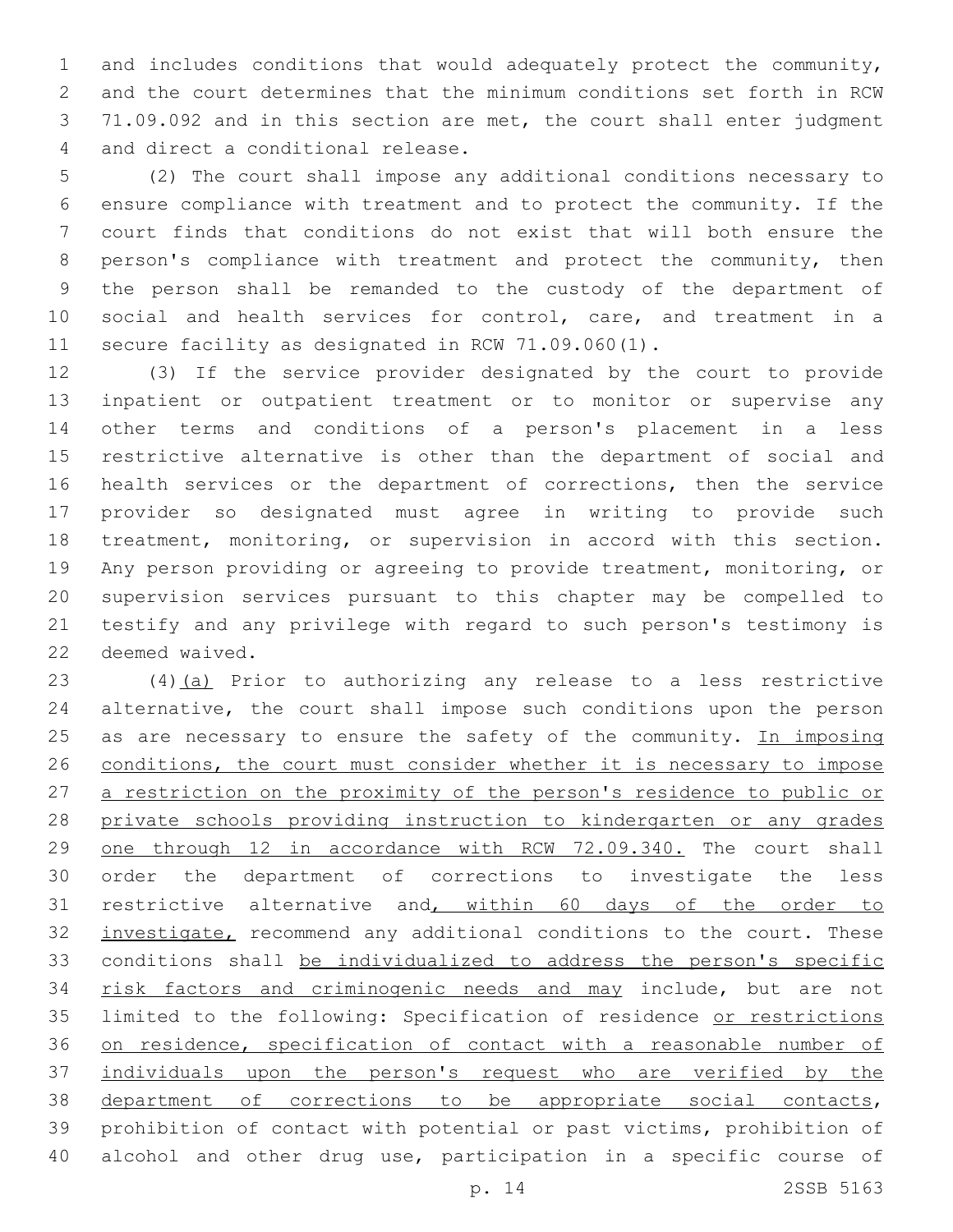inpatient or outpatient treatment that may include monitoring by the use of polygraph and plethysmograph, monitoring through the use of global positioning ((satellite [global positioning system])) system technology, supervision by a department of corrections community corrections officer, a requirement that the person remain within the state unless the person receives prior authorization by the court, and any other conditions that the court determines are in the best interest of the person or others. A copy of the conditions of release shall be given to the person and to any designated service providers.

 (b) To the greatest extent possible, the person, person's 11 counsel, prosecuting agency responsible for the initial commitment, 12 treatment provider, supervising community corrections officer, and 13 appropriate clinical staff of the special commitment center shall 14 meet and collaborate to craft individualized, narrowly tailored, and empirically based conditions to present to the court to help 16 facilitate the person's successful transition to the community.

 (5)(a) Prior to authorizing release to a less restrictive 18 alternative proposed by the department, the court shall consider 19 whether ((it is appropriate to release the person to the person's 20 eounty of commitment)) the person's less restrictive alternative placement is in accordance with fair share principles. To ensure equitable distribution of releases, and prevent the disproportionate grouping of persons subject to less restrictive orders in any one county, or in any one jurisdiction or community within a county, the legislature finds it is appropriate for releases to a less 26 restrictive alternative to occur in ((the person's county of 27 commitment, unless)) a manner that adheres to fair share principles. 28 The legislature recognizes that there may be reasons why the department may not recommend that a person be released to his or her county of commitment, including availability of individualized 31 resources, the person's support needs, or when the court determines that the person's return to his or her county of commitment would be inappropriate considering any court-issued protection orders, victim safety concerns that cannot be addressed through use of global 35 positioning system technology, the ((availability)) unavailability of appropriate treatment or facilities that would adequately protect the 37 community, negative influences on the person,  $($   $($  $\Theta$  $f$  $)$ ) and the location of family or other persons or organizations offering support to the person. If the court authorizes conditional release based on the department's proposal to a county other than the county of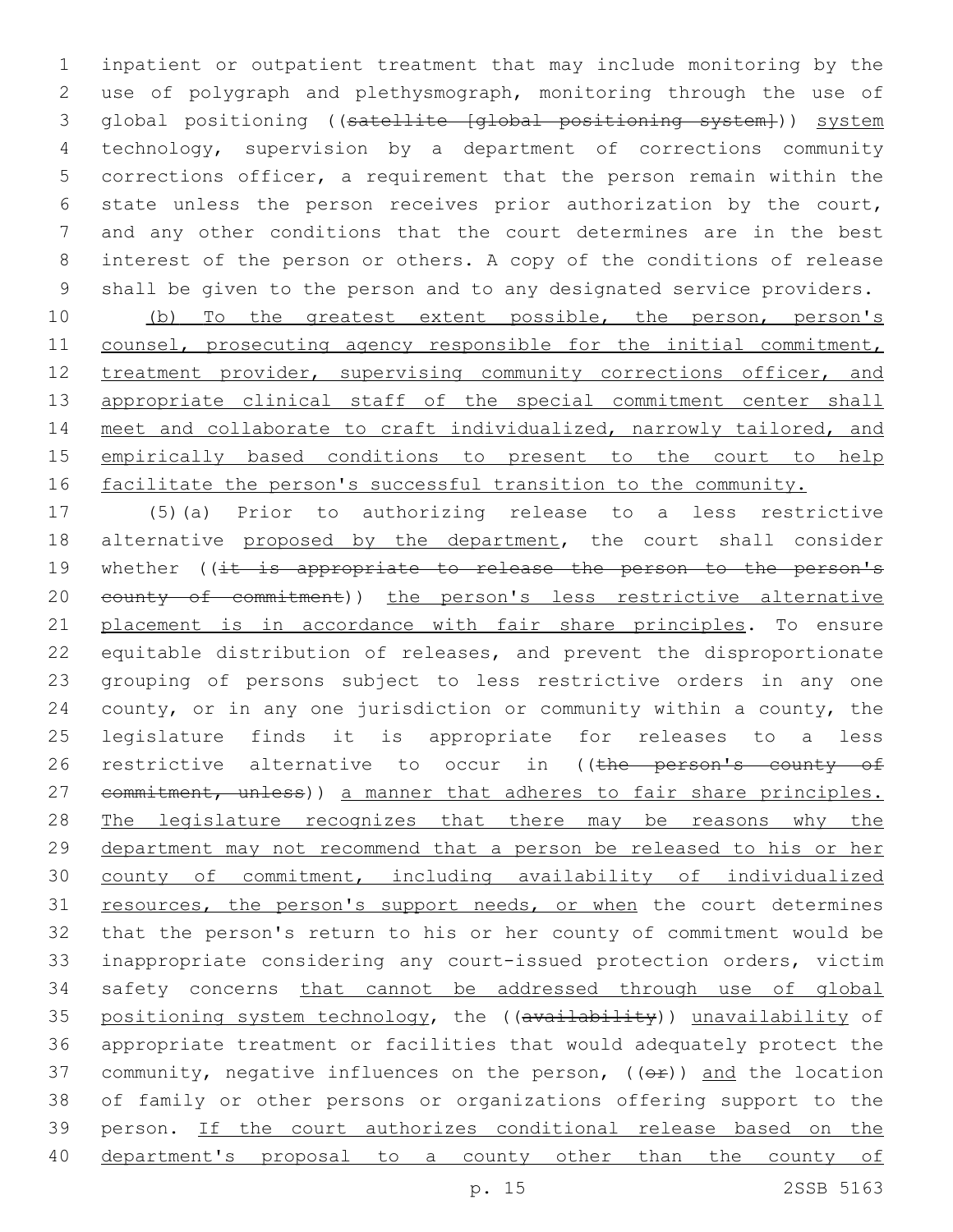commitment, the court shall enter specific findings regarding its decision and identify whether the release remains in line with fair 3 share principles. 4 (b)(i) When the department ((or court assists in developing a)) develops a less restrictive alternative placement under this section ((which is outside of the county of commitment, and there are two or more options for placement, it shall endeavor to develop the placement in a manner that does not have a disproportionate effect on 9 a single county)), it shall attempt to identify a placement satisfying the requirements of RCW 71.09.092 that is aligned with 11 fair share principles. The department shall document its rationale 12 for the recommended placement. 13 (ii) If the department does not support or recommend conditional release to a less restrictive alternative due to a clinical 15 determination, the department shall document its objection and 16 certify that the department is developing the less restrictive alternative pursuant to a court order and not because of a clinical determination. (iii) When the department develops or proposes a less restrictive alternative placement under this chapter, it shall be considered a predisposition recommendation. (iv) In developing, modifying, and enforcing less restrictive 23 alternatives, the department shall be deemed to be performing a 24 quasi-judicial function.  $(1 + b)$ ) (c) If the committed person is not conditionally released 26 to his or her county of commitment, the department shall provide the law and justice council of the county in which the person is 28 conditionally released with notice and a written explanation, including whether the department remains in compliance with fair share principles regarding releases under this chapter. 31  $((+e))$   $(d)$  For purposes of this section, the person's county of commitment means the county of the court which ordered the person's

commitment.33

 (( $\left(\frac{1}{4}+\right)$ ) (e) This subsection (5) does not apply to releases to a secure community transition facility under RCW 71.09.250.

 (6)(a) When ordered by the court, the department must provide less restrictive alternative treatment that includes, at a minimum:

 (i) The services identified in the person's discharge plan as outlined in RCW 71.09.080(4);

(ii) The assignment of a community care coordinator;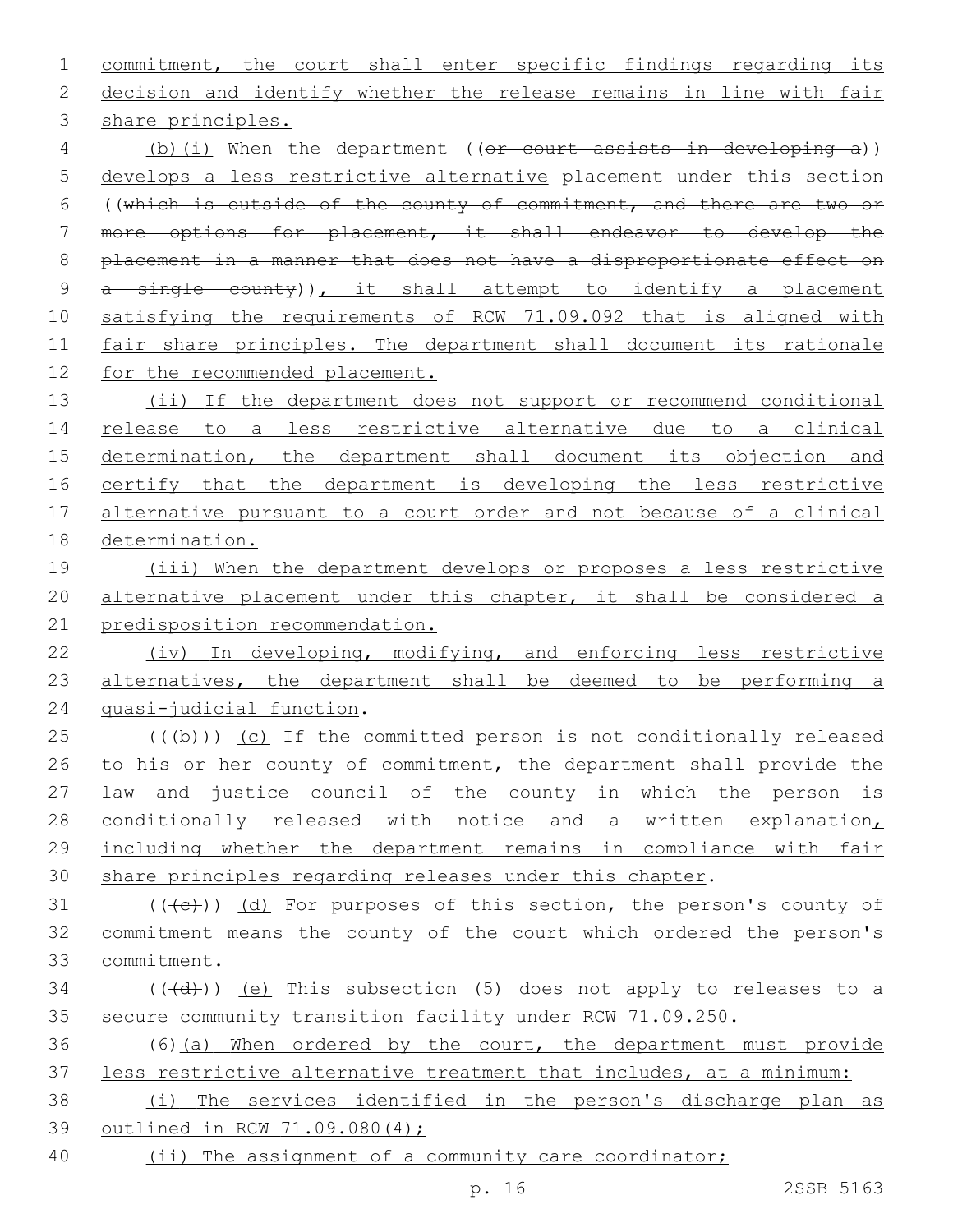| 1            | (iii) Reqular contacts with providers of court-ordered treatment      |
|--------------|-----------------------------------------------------------------------|
| $\mathbf{2}$ | services;                                                             |
| 3            | (iv) Community escorts, if needed;                                    |
| 4            | A transition plan that addresses the person's access to<br>$(\nabla)$ |
| 5            | continued services upon unconditional discharge;                      |
| 6            | (vi) Financial support for necessary housing;                         |
| 7            | (vii) Life skills training and disability accommodations,<br>if       |
| 8            | needed; and                                                           |
| $\mathsf 9$  | pursuing benefits, education,<br>(viii) Assistance in<br>and          |
| 10           | employment.                                                           |
| 11           | (b) At the time the department of corrections is ordered to           |
| 12           | investigate a proposed less restrictive alternative placement,        |
| 13           | subject to the availability of amounts appropriated for this specific |
| 14           | purpose, the department shall assign a social worker to assist the    |
| 15           | person with discharge planning, pursuing benefits, and coordination   |
| 16           | of care prior to release.                                             |
| 17           | (i) The social worker shall assist the person with completing         |
| 18           | applications for benefits prior to the person's release from total    |
| 19           | confinement.                                                          |
| 20           | (ii) To promote continuity of care and the individual's success       |
| 21           | in the community, the department social worker shall be responsible   |
| 22           | for initiating a clinical transition of care between the last         |
| 23           | treating clinician at the special commitment center and the person's  |
| 24           | designated community treatment provider. This transition between one  |
| 25           | clinical setting to another shall occur no later than 15 days before  |
| 26           | an individual's release from the special commitment center.           |
| 27           | (iii) If applicable, the social worker shall assist the person        |
| 28           | with locating any needed disability accommodations in the community   |
| 29           | and with obtaining resources to help address the person's identified  |
| 30           | life skills needs prior to release from total confinement.            |
| 31           | (7) Any service provider designated to provide inpatient or           |
| 32           | outpatient treatment shall monthly, or as otherwise directed by the   |
| 33           | court, submit to the court, to the department of social and health    |
| 34           | services facility from which the person was released, to the          |
| 35           | prosecuting agency, and to the supervising community corrections      |
| 36           | officer, a report stating whether the person is complying with the    |
| 37           | terms and conditions of the conditional release to a less restrictive |

alternative.38

39 (((7)) (8) Each person released to a less restrictive alternative shall have his or her case reviewed by the court that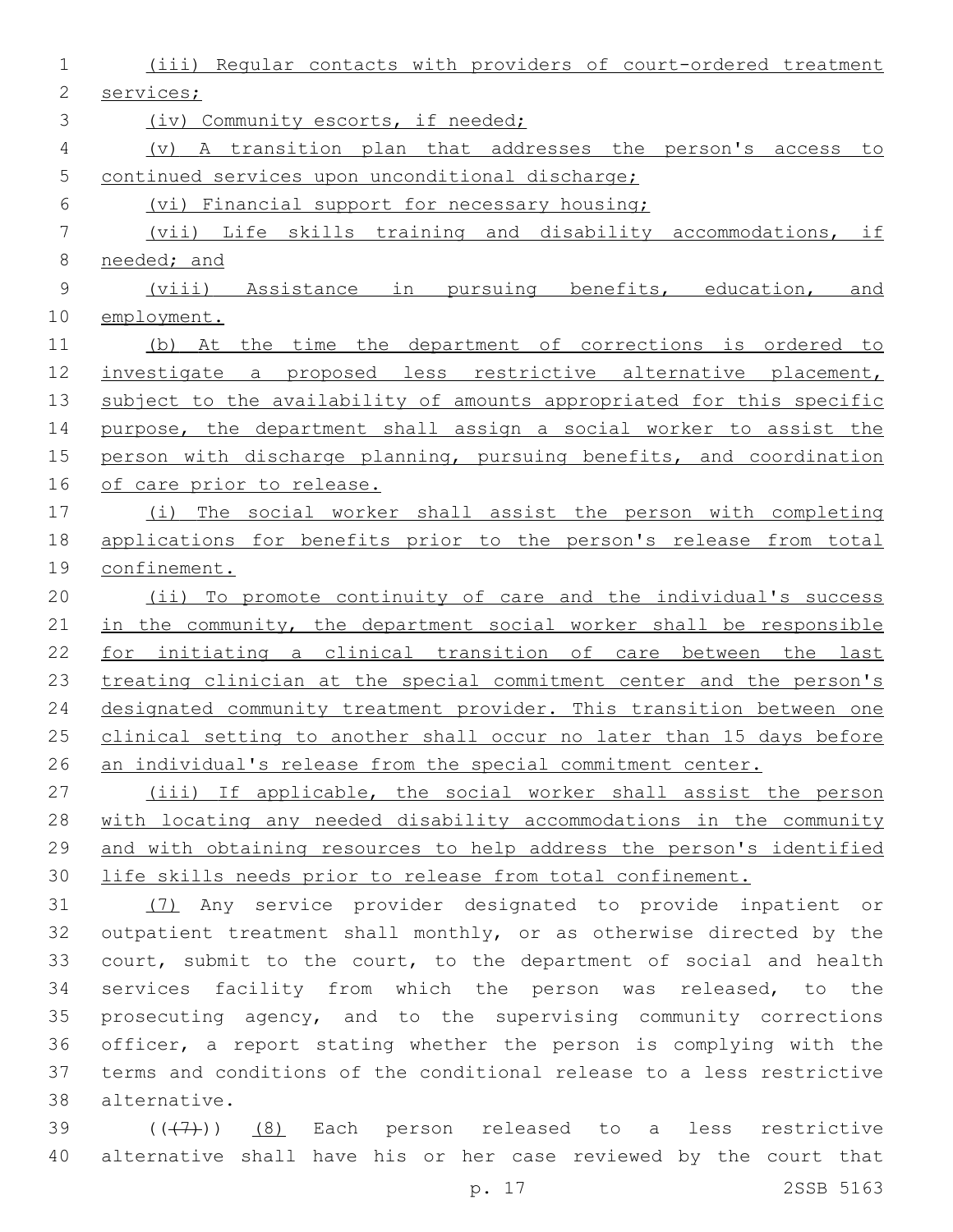released him or her no later than one year after such release and annually thereafter until the person is unconditionally discharged. Review may occur in a shorter time or more frequently, if the court, in its discretion on its own motion, or on motion of the person, the 5 secretary, or the prosecuting agency so determines. The ((sole  $q$ uestion)) questions to be determined by the court ((is)) are whether the person shall continue to be conditionally released to a less 8 restrictive alternative, and if so, whether a modification to the person's less restrictive alternative order is appropriate to ensure 10 the conditional release remains in the best interest of the person 11 and adequate to protect the community. The court in making its determination shall be aided by the periodic reports filed pursuant 13 to subsection  $((+6))$   $(7)$  of this section and the opinions of the secretary and other experts or professional persons.

15 **Sec. 7.** RCW 71.09.130 and 1995 c 216 s 16 are each amended to 16 read as follows:

17 (1) In the event of an escape by a person committed under this chapter from a state institution or the disappearance of such a person while on conditional release, the superintendent or community corrections officer shall notify the following as appropriate: Local law enforcement officers, other governmental agencies, the person's relatives, and any other appropriate persons about information necessary for the public safety or to assist in the apprehension of 24 the person.

 (2) If a person committed under this chapter disappears while on conditional release, the department of corrections may enter a 27 warrant for the person's arrest for up to 72 hours pending entry of a bench warrant by the court.

29 (3) The department of corrections, its officers, agents, and 30 employees are not liable for the acts of individuals on conditional 31 release unless the department of corrections, its officers, agency, 32 and employees acted with gross negligence.

33 **Sec. 8.** RCW 71.09.140 and 2012 c 257 s 12 are each amended to 34 read as follows:

 $35$  (1)(a) At the earliest possible date, and in no event later than 36 ((thirty)) 30 days before conditional release, change of address for 37 a person on conditional release, or unconditional discharge, except 38 in the event of escape, the department of social and health services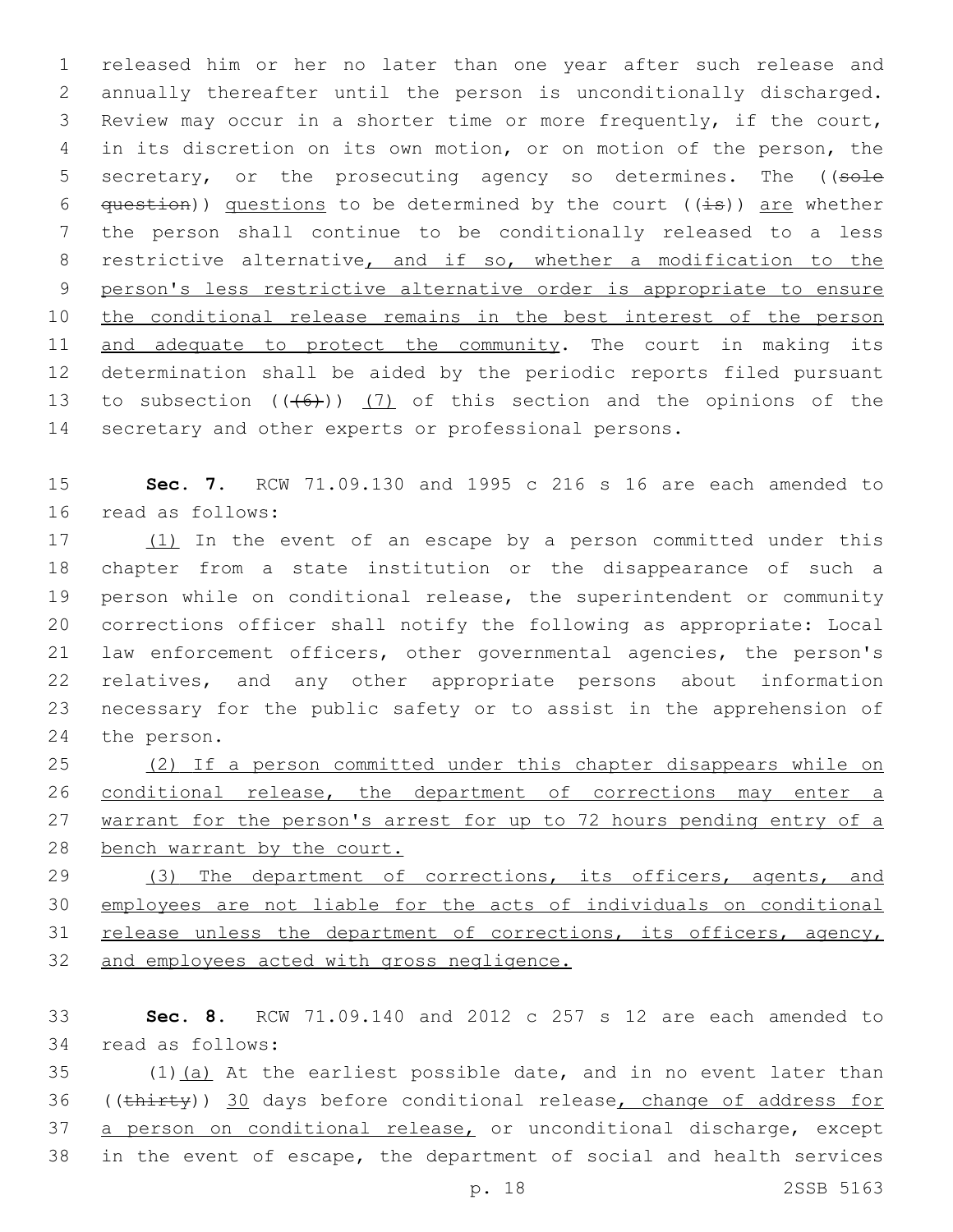shall send written notice of conditional release, unconditional 2 discharge, or escape, to the following:

 (( $(a+)$ )) <u>(i)</u> The chief of police of the city, if any, in which the person will reside or in which placement will be made under a less 5 restrictive alternative:

6  $((+b))$   $(ii)$  The sheriff of the county in which the person will reside or in which placement will be made under a less restrictive 8 alternative; and

9  $((+e))$  (iii) The sheriff of the county where the person was last convicted of a sexually violent offense, if the department does not 11 know where the person will reside.

 The department shall notify the state patrol of the release of all sexually violent predators and that information shall be placed in the Washington crime information center for dissemination to all 15 law enforcement.

 (b) A return to total confinement or to a secure community transition facility pending revocation or modification proceedings is not considered a change of address for purposes of (a) of this subsection, and an additional community notification process is not required, unless conditional release is revoked under RCW 71.09.098 21 or the return lasts longer than 90 days.

 (2) The same notice as required by subsection (1) of this section shall be sent to the following if such notice has been requested in writing about a specific person found to be a sexually violent 25 predator under this chapter:

 (a) The victim or victims of any sexually violent offenses for which the person was convicted in the past or the victim's next of kin if the crime was a homicide. "Next of kin" as used in this section means a person's spouse, parents, siblings, and children;

 (b) Any witnesses who testified against the person in his or her 31 commitment trial under RCW 71.09.060; and

(c) Any person specified in writing by the prosecuting agency.

 Information regarding victims, next of kin, or witnesses requesting the notice, information regarding any other person specified in writing by the prosecuting agency to receive the notice, and the notice are confidential and shall not be available to the 37 committed person.

 (3) If a person committed as a sexually violent predator under this chapter escapes from a department of social and health services facility, the department shall immediately notify, by the most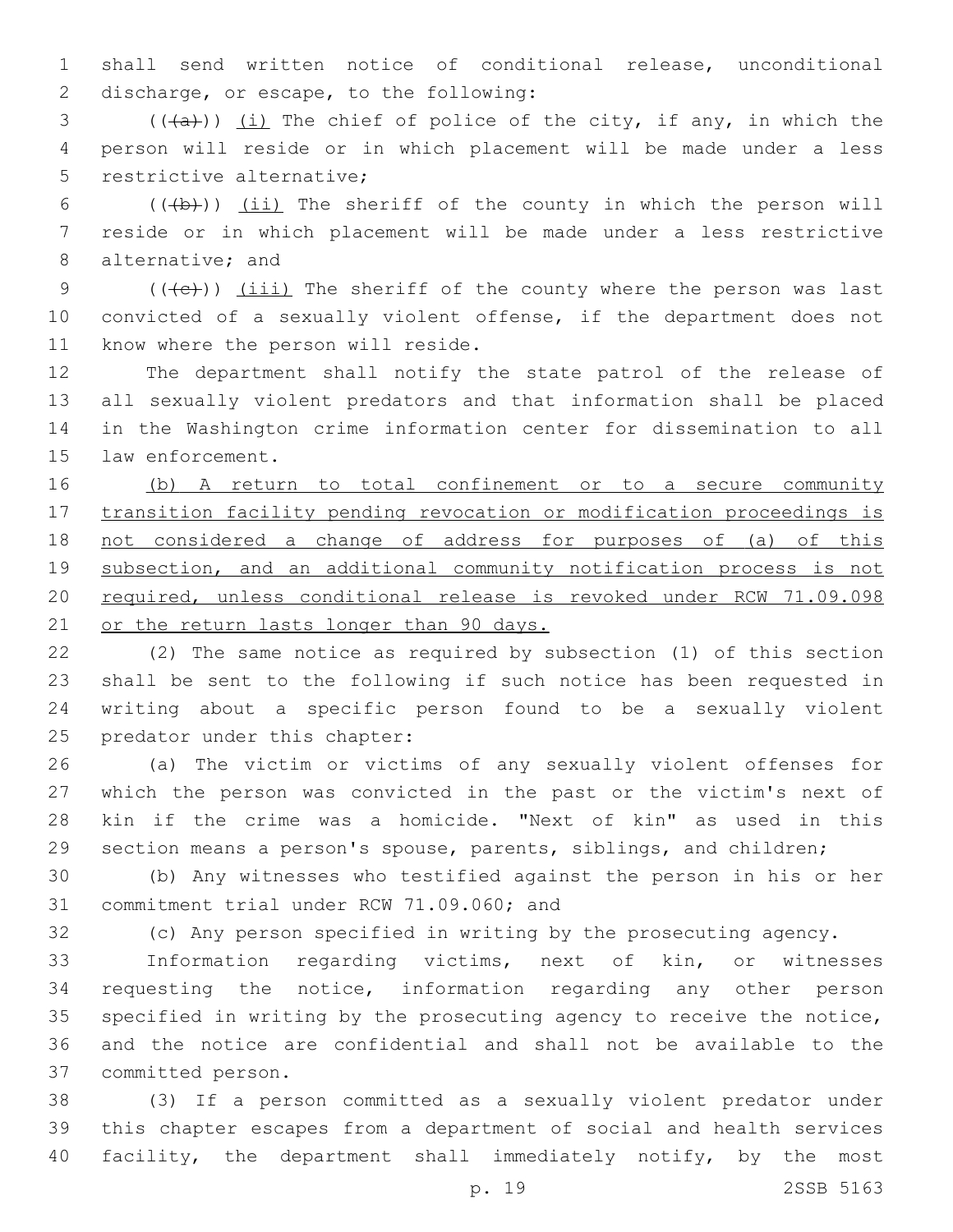reasonable and expedient means available, the chief of police of the city and the sheriff of the county in which the committed person resided immediately before his or her commitment as a sexually violent predator, or immediately before his or her incarceration for his or her most recent offense. If previously requested, the department shall also notify the witnesses and the victims of the sexually violent offenses for which the person was convicted in the past or the victim's next of kin if the crime was a homicide. If the person is recaptured, the department shall send notice to the persons designated in this subsection as soon as possible but in no event later than two working days after the department learns of such 12 recapture.

 (4) If the victim or victims of any sexually violent offenses for which the person was convicted in the past or the victim's next of 15 kin, or any witness is under the age of ((sixteen)) 16, the notice required by this section shall be sent to the parents or legal 17 quardian of the child.

 (5) The department of social and health services shall send the notices required by this chapter to the last address provided to the department by the requesting party. The requesting party shall 21 furnish the department with a current address.

 (6) Nothing in this section shall impose any liability upon a chief of police of a city or sheriff of a county for failing to request in writing a notice as provided in subsection (1) of this 25 section.

 **Sec. 9.** RCW 71.09.250 and 2003 c 216 s 3 are each amended to 27 read as follows:

 (1)(a) The secretary is authorized to site, construct, occupy, and operate (i) a secure community transition facility on McNeil Island for persons authorized to petition for a less restrictive alternative under RCW 71.09.090(1) and who are conditionally released; and (ii) a special commitment center on McNeil Island with up to four hundred four beds as a total confinement facility under this chapter, subject to appropriated funding for those purposes. The secure community transition facility shall be authorized for the number of beds needed to ensure compliance with the orders of the superior courts under this chapter and the federal district court for the western district of Washington. The total number of beds in the 39 secure community transition facility shall be limited to ((twenty-

p. 20 2SSB 5163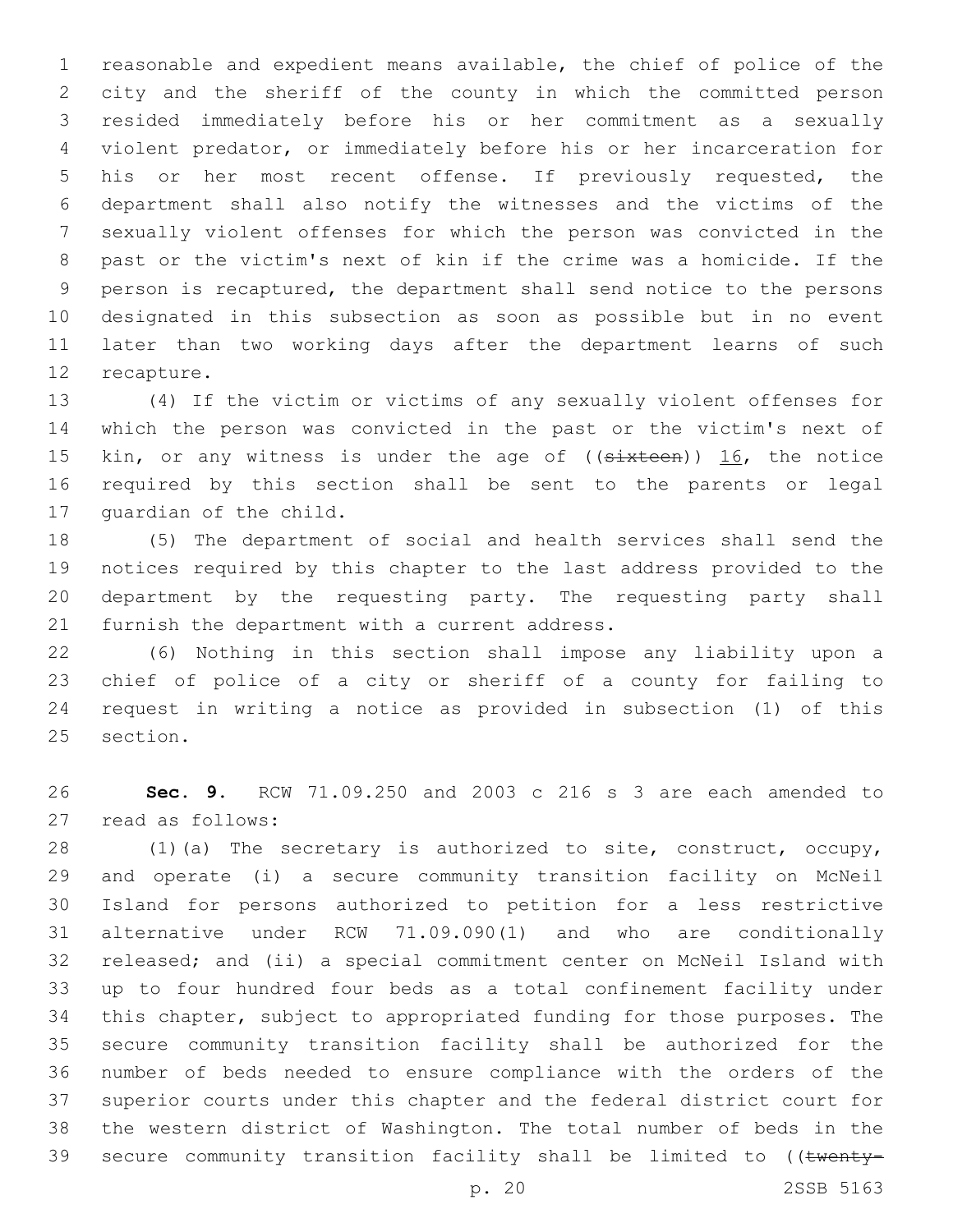1 four)) 24, consisting of up to ((fifteen)) 15 transitional beds and up to nine pretransitional beds. The residents occupying the transitional beds shall be the only residents eligible for transitional services occurring in Pierce county. In no event shall 5 more than ( $(f$ ifteen)) 15 residents of the secure community transition facility be participating in off-island transitional, educational, or employment activity at the same time in Pierce county. The department shall provide the Pierce county sheriff, or his or her designee, with 9 a list of the  $($ ( $f$ ifteen)) 15 residents so designated, along with their photographs and physical descriptions, and the list shall be immediately updated whenever a residential change occurs. The Pierce county sheriff, or his or her designee, shall be provided an opportunity to confirm the residential status of each resident 14 leaving McNeil Island.

 (b) For purposes of this subsection, "transitional beds" means beds only for residents who are judged by a qualified expert to be suitable to leave the island for treatment, education, and 18 employment.

 (2)(a) The secretary is authorized to site, either within the secure community transition facility established pursuant to subsection (1)(a)(i) of this section, or within the special commitment center, up to nine pretransitional beds.

 (b) Residents assigned to pretransitional beds shall not be permitted to leave McNeil Island for education, employment, treatment, or community activities in Pierce county.

 (c) For purposes of this subsection, "pretransitional beds" means beds for residents whose progress toward a less secure residential environment and transition into more complete community involvement is projected to take substantially longer than a typical resident of 30 the special commitment center.

 (3) Notwithstanding RCW 36.70A.103 or any other law, this statute preempts and supersedes local plans, development regulations, permitting requirements, inspection requirements, and all other laws as necessary to enable the secretary to site, construct, occupy, and operate a secure community transition facility on McNeil Island and a 36 total confinement facility on McNeil Island.

 (4) To the greatest extent possible, until June 30, 2003, persons who were not civilly committed from the county in which the secure community transition facility established pursuant to subsection (1)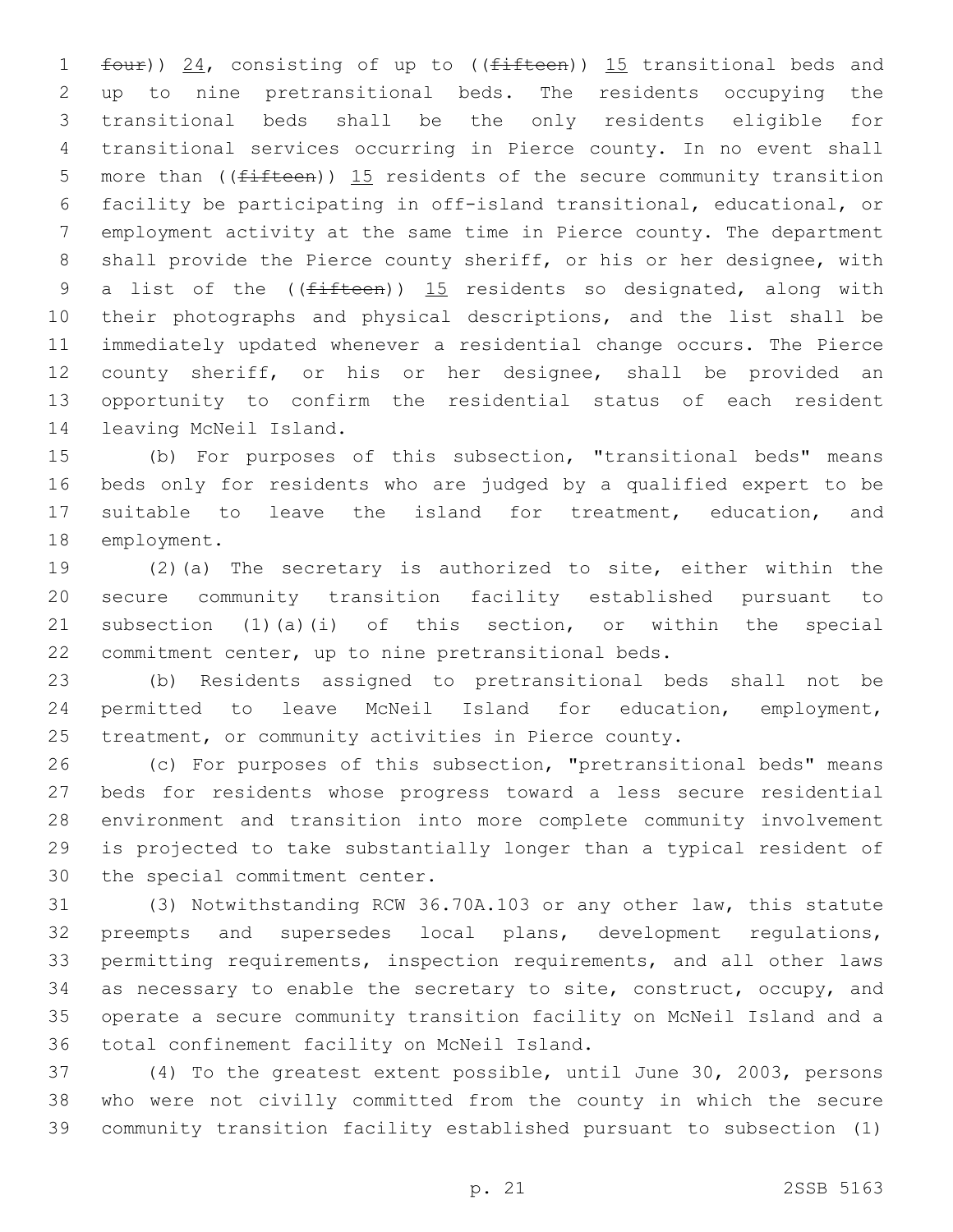of this section is located may not be conditionally released to a setting in that same county less restrictive than that facility.

 (5) As of June 26, 2001, the state shall immediately cease any efforts in effect on such date to site secure community transition facilities, other than the facility authorized by subsection (1) of this section, and shall instead site such facilities in accordance 7 with the provisions of this section.

8 (6) The department must:

 (a) Identify the minimum and maximum number of secure community transition facility beds in addition to the facility established under subsection (1) of this section that may be necessary for the period of May 2004 through May 2007 and provide notice of these 13 numbers to all counties by August 31, 2001; and

 (b) Develop and publish policy guidelines for the siting and operation of secure community transition facilities.

 (7)(a) The total number of secure community transition facility beds that may be required to be sited in a county between June 26, 2001, and June 30, 2008, may be no greater than the total number of persons civilly committed from that county, or detained at the special commitment center under a pending civil commitment petition from that county where a finding of probable cause had been made on April 1, 2001. The total number of secure community transition facility beds required to be sited in each county between July 1, 2008, and June 30, 2015, may be no greater than the total number of persons civilly committed from that county or detained at the special commitment center under a pending civil commitment petition from that county where a finding of probable cause had been made as of July 1, 2008.

 (b) Counties and cities that provide secure community transition facility beds above the maximum number that they could be required to site under this subsection are eligible for a bonus grant under the incentive provisions in RCW 71.09.255. The county where the special commitment center is located shall receive this bonus grant for the number of beds in the facility established in subsection (1) of this section in excess of the maximum number established by this 36 subsection.

 (c) No secure community transition facilities in addition to the one established in subsection (1) of this section may be required to be sited in the county where the special commitment center is located until after June 30, 2008, provided however, that the county and its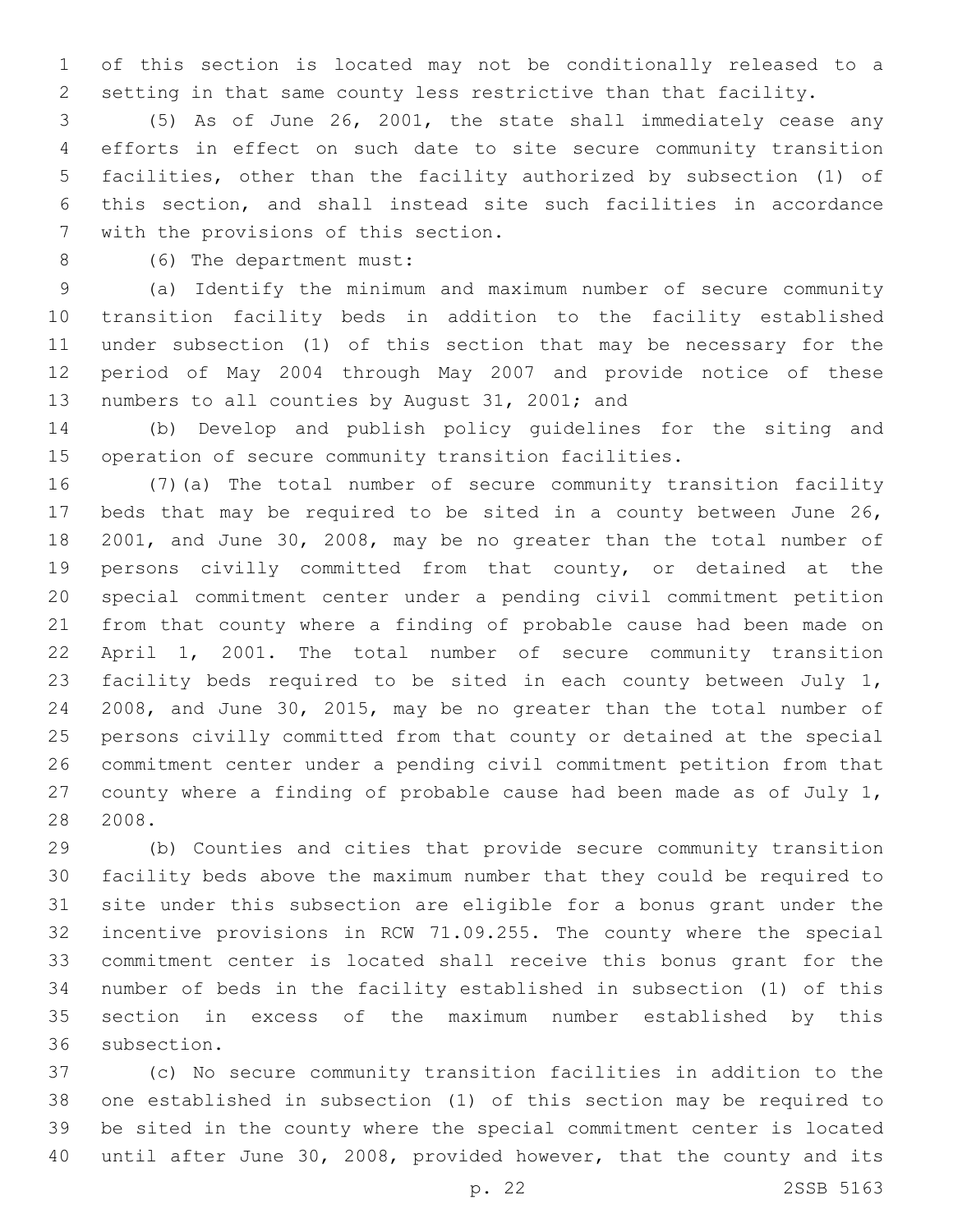cities may elect to site additional secure community transition facilities and shall be eligible under the incentive provisions of RCW 71.09.255 for any additional facilities meeting the requirements 4 of that section.

 (8) After the department demonstrates the need for additional bed capacity to the appropriate committees of the legislature, and receives approval and funding from the appropriate committees of the legislature to build additional bed capacity, the state is authorized to site and operate secure community transition facilities and other 10 conditional release and transitional facilities in any county in the state in accordance with RCW 71.09.315. In identifying potential counties and sites within a county for the location of a secure community transition facility or other conditional release and 14 transitional facilities, the department shall work with and assist local governments to provide for the equitable distribution of such facilities. In coordinating and deciding upon the siting of secure community transition facilities or other conditional release and transitional facilities within a county, great weight shall be given 19 by the county and cities within the county to:

 (a) The number and location of existing residential facility beds operated by the department of corrections or the mental health division of the department of social and health services in each 23 jurisdiction in the county; and

 (b) The number of registered sex offenders classified as level II or level III and the number of sex offenders registered as homeless 26 residing in each jurisdiction in the county.

 (9)(a) "Equitable distribution" means siting or locating secure 28 community transition facilities and other conditional release and transitional facilities in a manner that will not cause a disproportionate grouping of similar facilities either in any one county, or in any one jurisdiction or community within a county, as 32 relevant; and

 (b) "Jurisdiction" means a city, town, or geographic area of a county in which distinct political or judicial authority may be 35 exercised.

 NEW SECTION. **Sec. 10.** A new section is added to chapter 71.09 37 RCW to read as follows:

 To facilitate the primary role of the department in identifying less restrictive alternative placements under RCW 71.09.090 and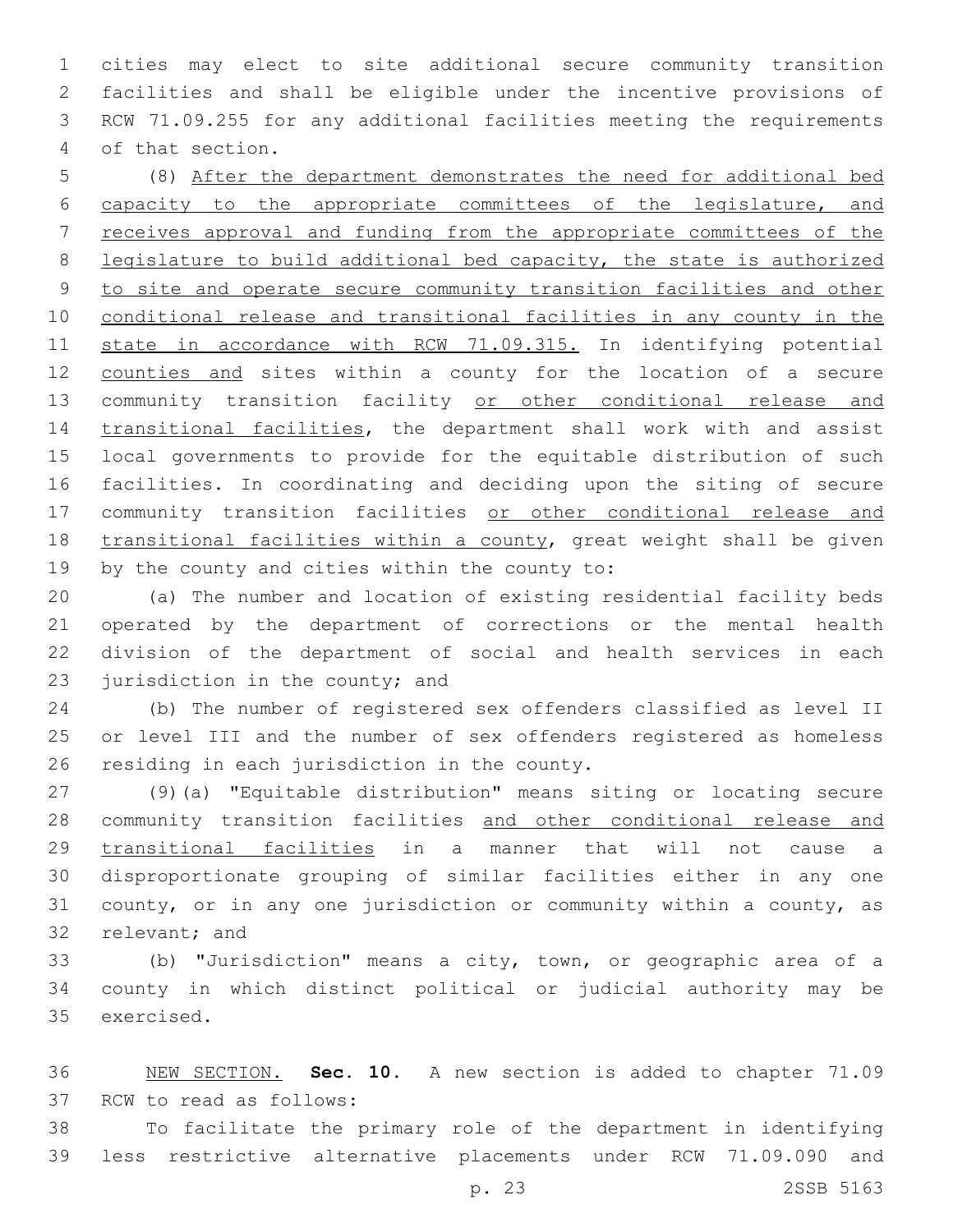discharge planning under RCW 71.09.080, subject to the availability of amounts appropriated for this specific purpose, the department shall conduct a study to explore the development of conditional release and transition facilities, which may include community-based state-operated living alternatives similar to the state-operated living alternative program operated by the developmental disabilities administration. Any facilities or placements developed under this section may be identified through a request for proposal process or through direct state acquisition and development. Any contracts with facilities or placements entered into under this section shall include a provision requiring oversight by the department to ensure 12 the programs are operating appropriately.

 NEW SECTION. **Sec. 11.** A new section is added to chapter 71.09 14 RCW to read as follows:

 (1) In accordance with RCW 71.09.090 and 71.09.096, the department shall have the primary responsibility for developing a less restrictive alternative placement. To ensure the department has sufficient less restrictive alternative placements to choose from that satisfy the requirements of RCW 71.09.092, subject to the availability of amounts appropriated for this specific purpose, the department shall use a request for proposal process to solicit and contract with housing and treatment providers from across the state and facilitate fair share principles among the counties. Any secure community transition facilities developed under this section shall include written verification from the applicable local planning department to document the facilities comply with applicable building and zoning codes and must be identified in accordance with RCW 71.09.315. In order to increase the number of housing options for individuals qualifying for a less restrictive alternative, the department shall have oversight of the vendors and providers who contract with the state, including the authority to inspect and ensure compliance, negotiate the rates charged for services, ensure adequate living conditions of housing locations, and terminate contracts. The department shall maintain a statewide accounting of the contracted community housing and treatment providers in each county and provide a biannual report to the legislature and governor by December 1st on the availability and adequacy of less restrictive alternative placements and the department's compliance with fair 39 share principles.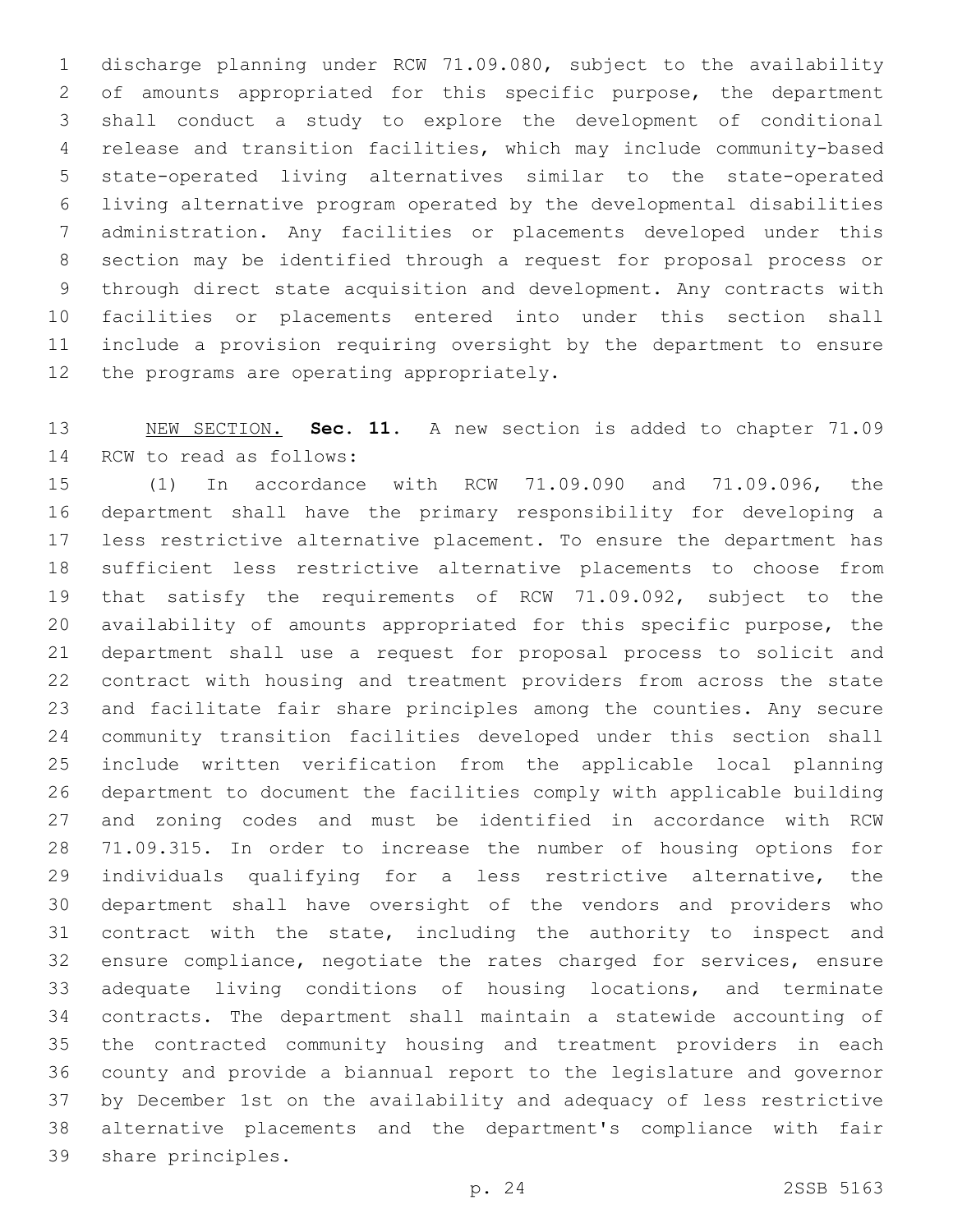(2) To facilitate its duties required under this section, the department shall use the following housing matrix and considerations as a guide to planning and developing less restrictive alternative placements. The following considerations may not be used as a reason 5 to deny a less restrictive alternative placement.

 (a) Considerations for evaluating a proposed vendor's application for less restrictive alternative housing services shall include applicable state and written verification from the applicable local planning department to document the facilities comply with applicable zoning and building codes, general housing requirements, availability of public services, and other considerations identified in accordance 12 with RCW 71.09.315.

 (i) General housing requirements include running water, electricity, bedroom and living space of adequate size, and no mold 15 or infestations.

 (ii) Availability of public services include availability of chaperones and whether the placement is within a reasonable distance to a grocery store, bank, public transportation options, and offices 19 for public services and benefits.

 (iii) Other considerations include whether the placement is consistent with fair share principles across the counties, whether the placement is within reasonable distance to other current or planned components of the less restrictive alternative, whether the placement is within reasonable distance to employment opportunities, and the reliability of global positioning system technology.

 (b) Factors for evaluating less restrictive alternative options for a specific individual include sex offender treatment considerations, criminogenic needs and risk factors, protective 29 factors, and the specific needs of the client.

 (i) Sex offender treatment considerations include whether the housing is within a reasonable distance from the treatment provider, whether the treatment provider is a good therapeutic match with the client, and whether the treatment provider has relevant experience and background to treat the client if the client has special needs.

 (ii) Criminogenic needs and risk factors include consideration of the person's specific needs and risk factors in evaluating less 37 restrictive alternative options.

 (iii) Protective factors include whether housing is within a reasonable distance of family, friends, potential hobbies, potential 40 employment, and educational opportunities.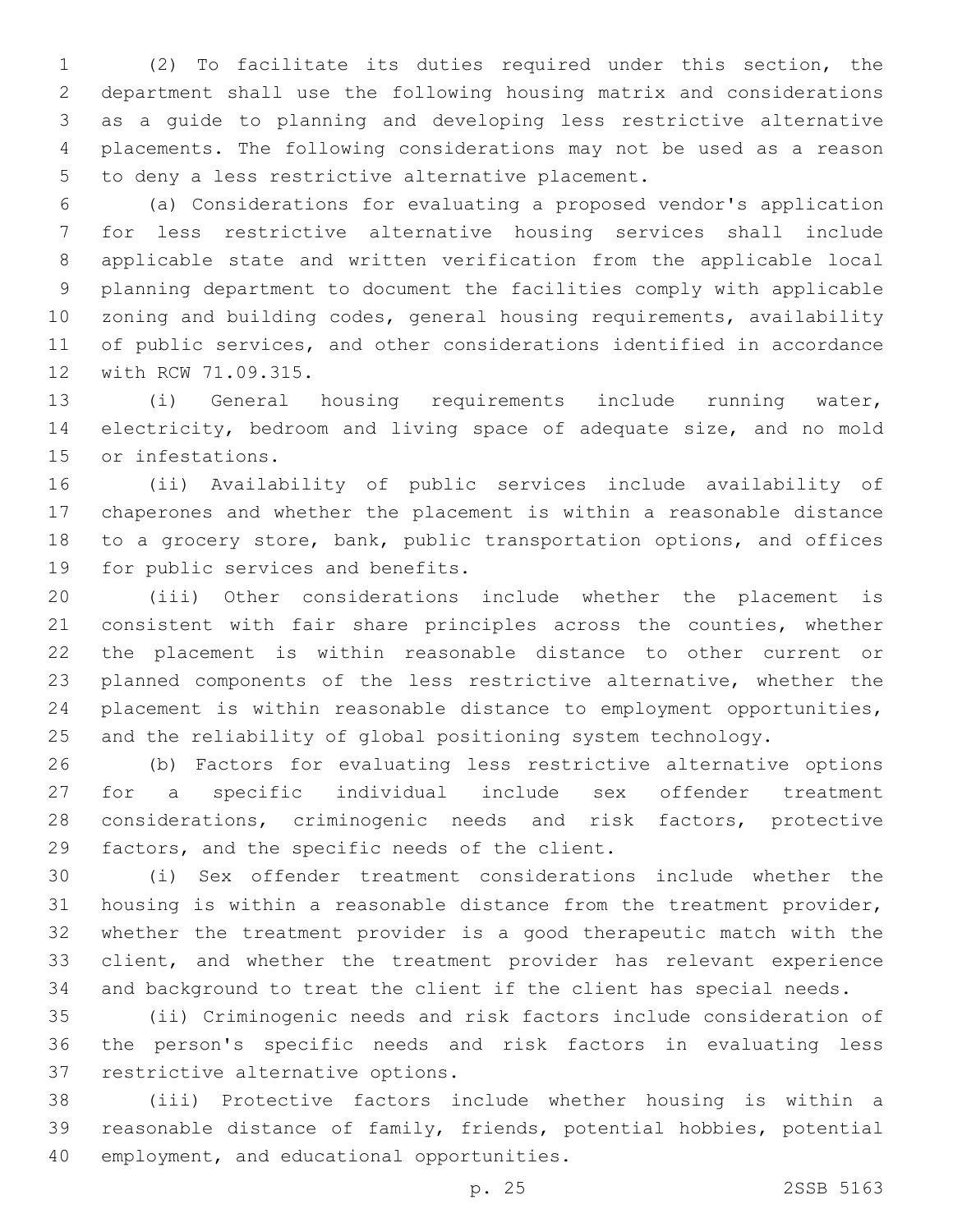(iv) Consideration of the client's specific needs includes assessing the availability of personal care assistance and in-home care assistance, and whether housing is within a reasonable distance of mental health, medical treatment options, and substance use 5 disorder treatment options.

 NEW SECTION. **Sec. 12.** A new section is added to chapter 71.09 7 RCW to read as follows:

 (1) The department shall enter into a memorandum of understanding with the department of licensing to allow residents in total confinement at the special commitment center to obtain a state identification card through a written identification verification letter completed by the special commitment center and delivered to 13 the department of licensing.

 (2) The process shall occur upon the person's initial detention at the special commitment center. The process shall reoccur when the 16 person's state identification card expires.

 NEW SECTION. **Sec. 13.** A new section is added to chapter 71.09 18 RCW to read as follows:

 (1) Subject to the availability of amounts appropriated for this specific purpose, the department, the sex offender policy board, and department of health shall convene a work group to develop recommendations to increase the availability and quality of sex offender treatment providers to meet the growing number of persons qualifying for conditional release to a less restrictive alternative. The work group shall gather data on best practices in other states and make recommendations whether sex offender treatment providers should be required to contract with the department; whether annual or biannual trainings by the department should be mandatory for prospective and existing sex offender treatment providers; whether the department should provide competitive wages for services or pay that is commensurate with the years of experience or education level of the treatment provider; and whether the department should provide other incentives such as a cost-of-living pay increase or compensating providers for the cost of mandated trainings associated with the sex offender treatment provider license under chapter 18.155 RCW. A report shall be submitted to the legislature by December 1, 2021.37

38 (2) This section expires June 30, 2022.